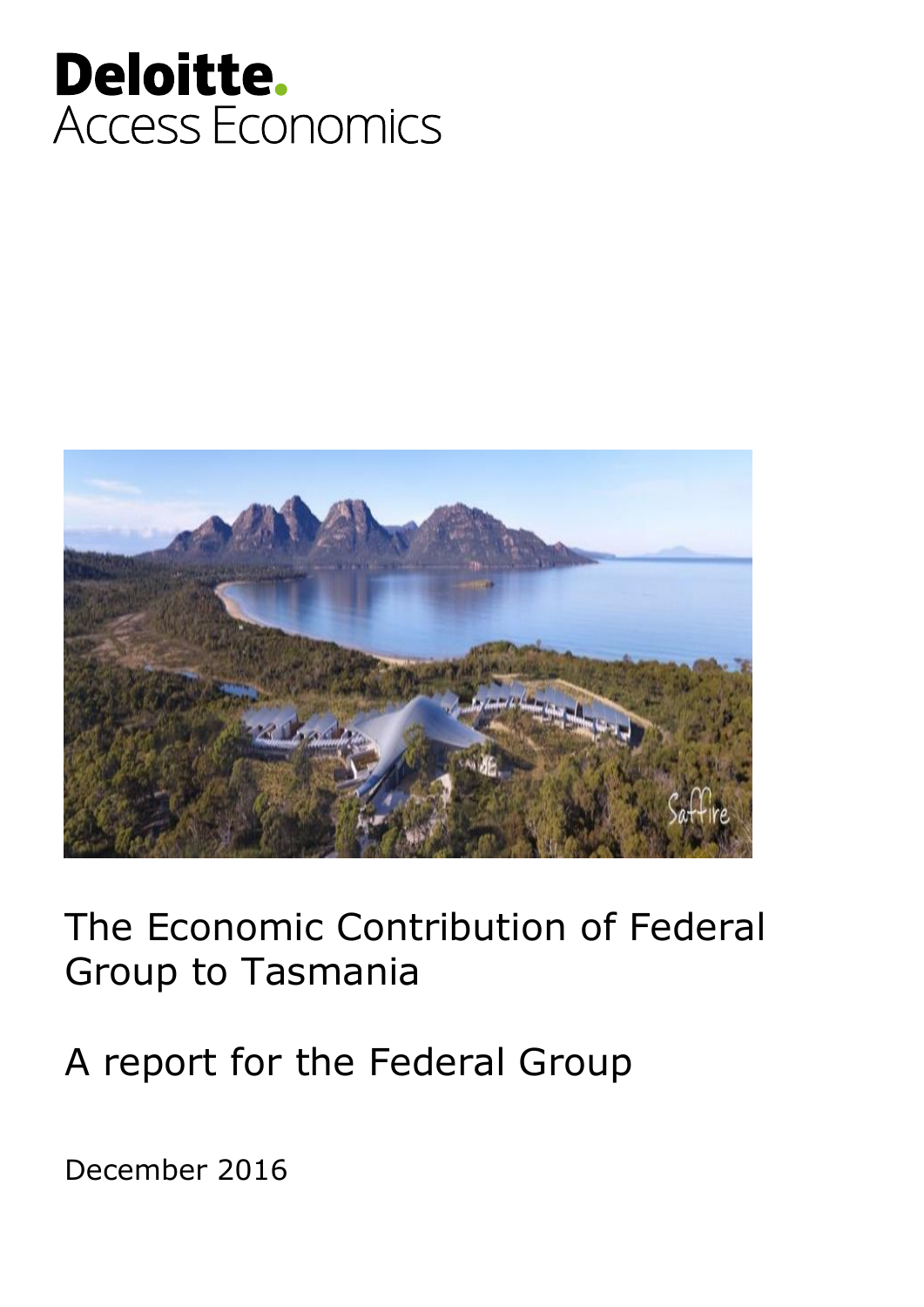Commercial-in-confidence

### **Contents**

| Glossary |                                                      |                                                                                                                                                                                                        | iii                                          |
|----------|------------------------------------------------------|--------------------------------------------------------------------------------------------------------------------------------------------------------------------------------------------------------|----------------------------------------------|
|          |                                                      | Executive summary                                                                                                                                                                                      | iv                                           |
| 1        |                                                      | Introduction                                                                                                                                                                                           | 6                                            |
| 2        |                                                      | Background and approach                                                                                                                                                                                | 8                                            |
|          | 2.1<br>2.2                                           | Federal Group<br>Tourism in Tasmania                                                                                                                                                                   | 8<br>9                                       |
| 3        |                                                      | The economic contribution of Federal Group to Tasmania                                                                                                                                                 | 10                                           |
|          | 3.1                                                  | Methodology                                                                                                                                                                                            | 10                                           |
|          | 3.1.1<br>3.1.2                                       | Data provided by Federal Group<br>Methodology                                                                                                                                                          | 10<br>11                                     |
|          | 3.2                                                  | Economic contribution results                                                                                                                                                                          | 11                                           |
|          |                                                      | 3.2.1 Economic impact<br>3.2.2 Employment impact                                                                                                                                                       | 11<br>12                                     |
|          | 3.3                                                  | Federal Group's taxation contribution                                                                                                                                                                  | 13                                           |
| 4        |                                                      | Associated tourism due to Federal Group                                                                                                                                                                | 14                                           |
|          | 4.1                                                  | Non-accommodation expenditure of visitors to Federal<br>Group accommodation                                                                                                                            | 14                                           |
|          | 4.1.1                                                | Methodology<br>4.1.2 Results                                                                                                                                                                           | 14<br>15                                     |
|          | 4.2                                                  | Additional time spent in Tasmania by Federal Group<br>customers                                                                                                                                        | 15                                           |
|          | 4.2.1                                                | Methodology                                                                                                                                                                                            | 15                                           |
|          |                                                      | Visitation attributable to Wrest Point convention centre<br>Visitation attributable to Saffire Freycinet resort                                                                                        | 15<br>16                                     |
|          |                                                      | 4.2.2 Results                                                                                                                                                                                          | 16                                           |
|          | 4.3                                                  | Federal Group advertising effect                                                                                                                                                                       | 17                                           |
| 5        |                                                      | Social contribution of Federal Group                                                                                                                                                                   | 18                                           |
|          | 5.1<br>5.2<br>5.3<br>5.4<br>5.5<br>5.6<br>5.7<br>5.8 | Overview of contributions<br>Outcomes of contributions<br>Sporting assistance<br>Tourism and industry development<br>Arts and Festivals<br>Charity and social support<br>Education<br>Other assistance | 18<br>19<br>19<br>20<br>20<br>21<br>22<br>22 |
|          | References                                           |                                                                                                                                                                                                        | 24                                           |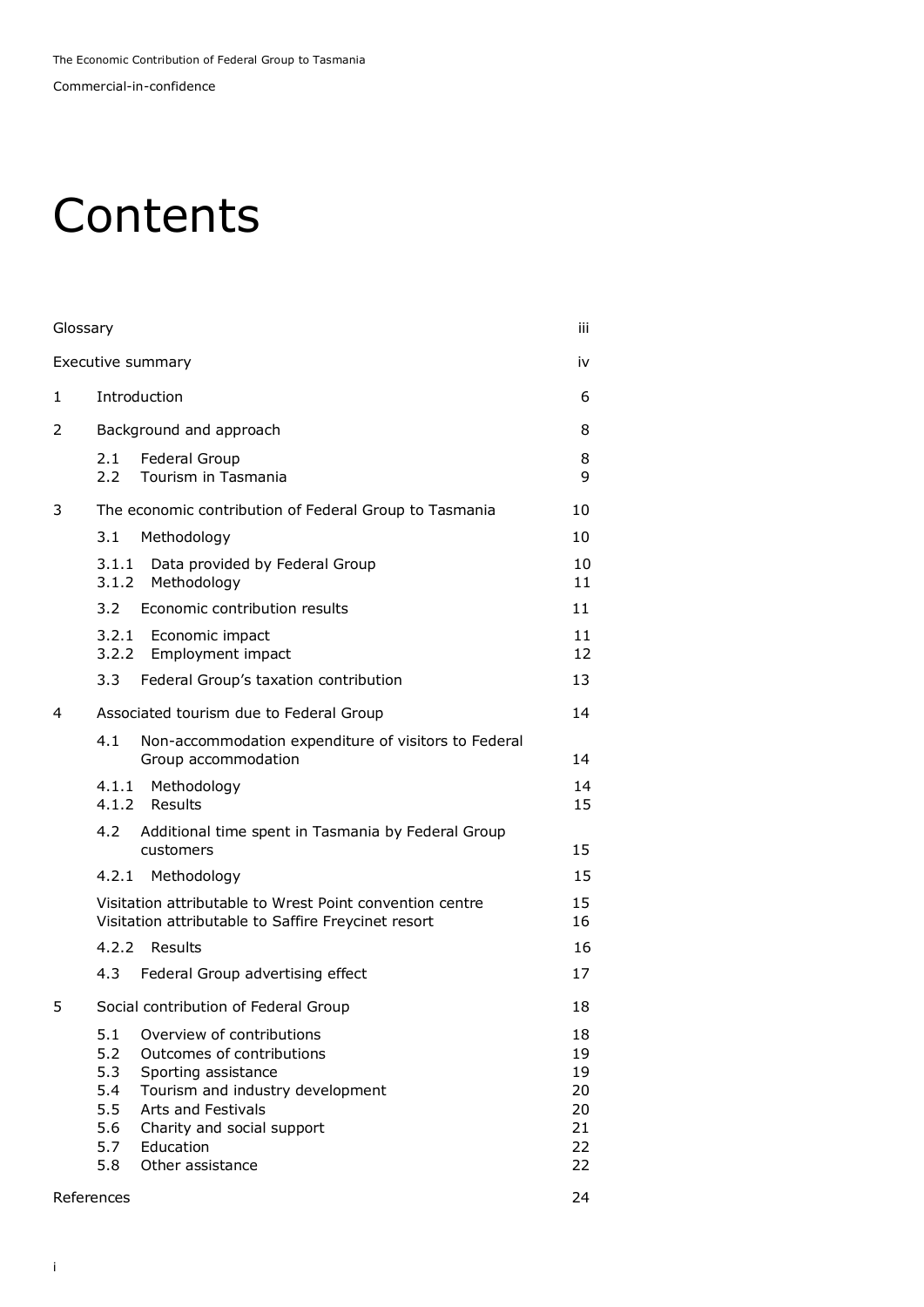Commercial-in-confidence

| Appendix A: Economic Contribution modelling framework | 25 |
|-------------------------------------------------------|----|
| Limitation of our work                                | 30 |
| General use restriction                               | 30 |

### Tables

| Table 3.1: Direct and indirect economic contribution of Federal Group, |  |
|------------------------------------------------------------------------|--|
|                                                                        |  |
| Table 3.2: Direct and indirect employment (FTE) of Federal Group,      |  |
|                                                                        |  |

# Figures

[Figure 1.1: Estimates of contribution of Federal Group](#page-6-0) ................................ 6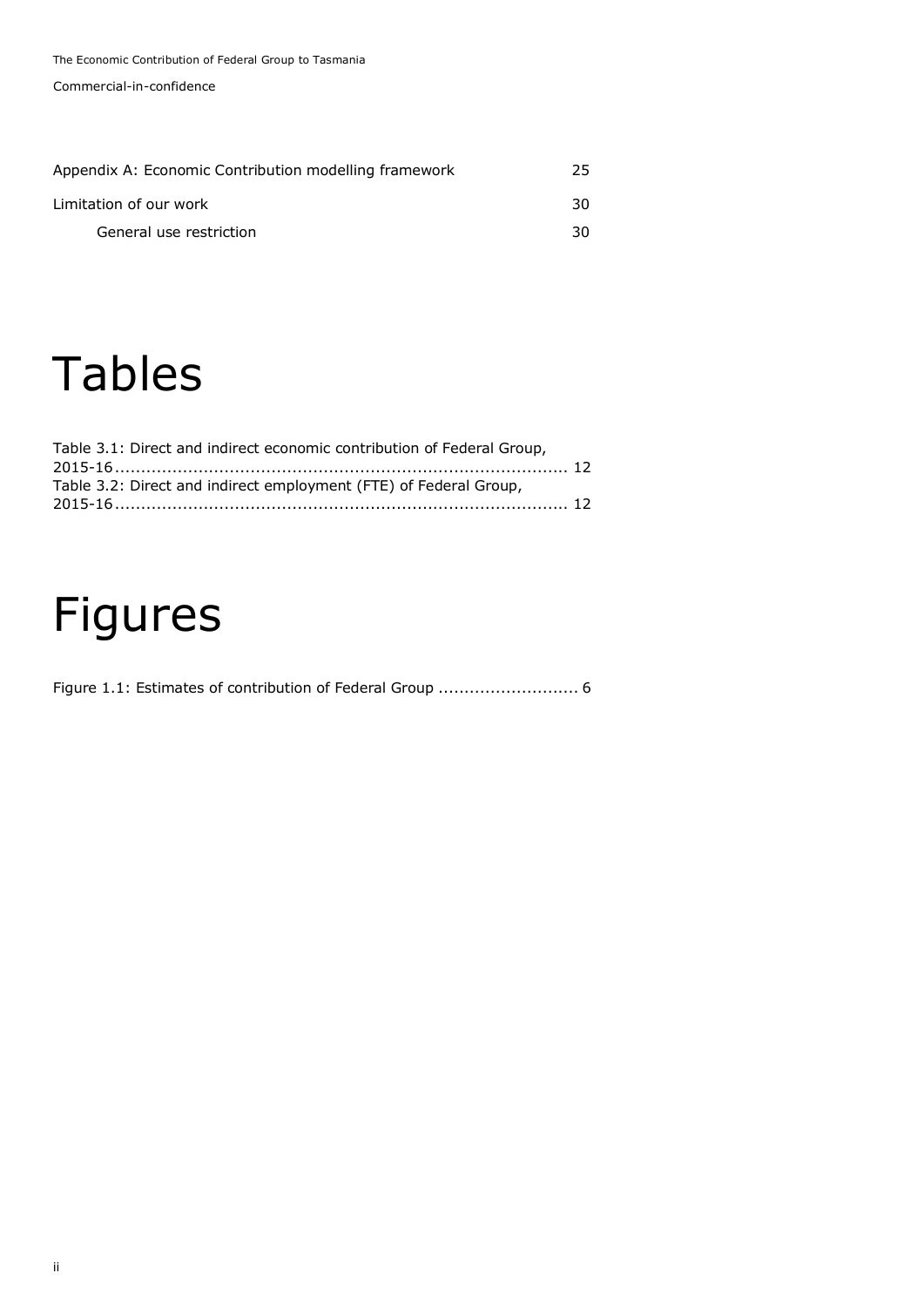# **Glossary**

| ABS           | <b>Australian Bureau of Statistics</b>                          |  |
|---------------|-----------------------------------------------------------------|--|
| <b>EBITDA</b> | Earnings Before Interest, Tax, Depreciation and<br>Amortisation |  |
| <b>FTE</b>    | <b>Full Time Equivalent</b>                                     |  |
| <b>GDP</b>    | Gross Domestic Product                                          |  |
| <b>GSP</b>    | Gross State Product                                             |  |
| GOS           | Gross Operating Surplus                                         |  |
| ΙO            | Input Output                                                    |  |
| <b>IVS</b>    | <b>International Visitor Survey</b>                             |  |
| <b>NILS</b>   | No Interest Loan Scheme                                         |  |
| <b>NVS</b>    | National Visitor Survey                                         |  |
| TRA           | Tourism Research Australia                                      |  |
| TAS           | Tasmania                                                        |  |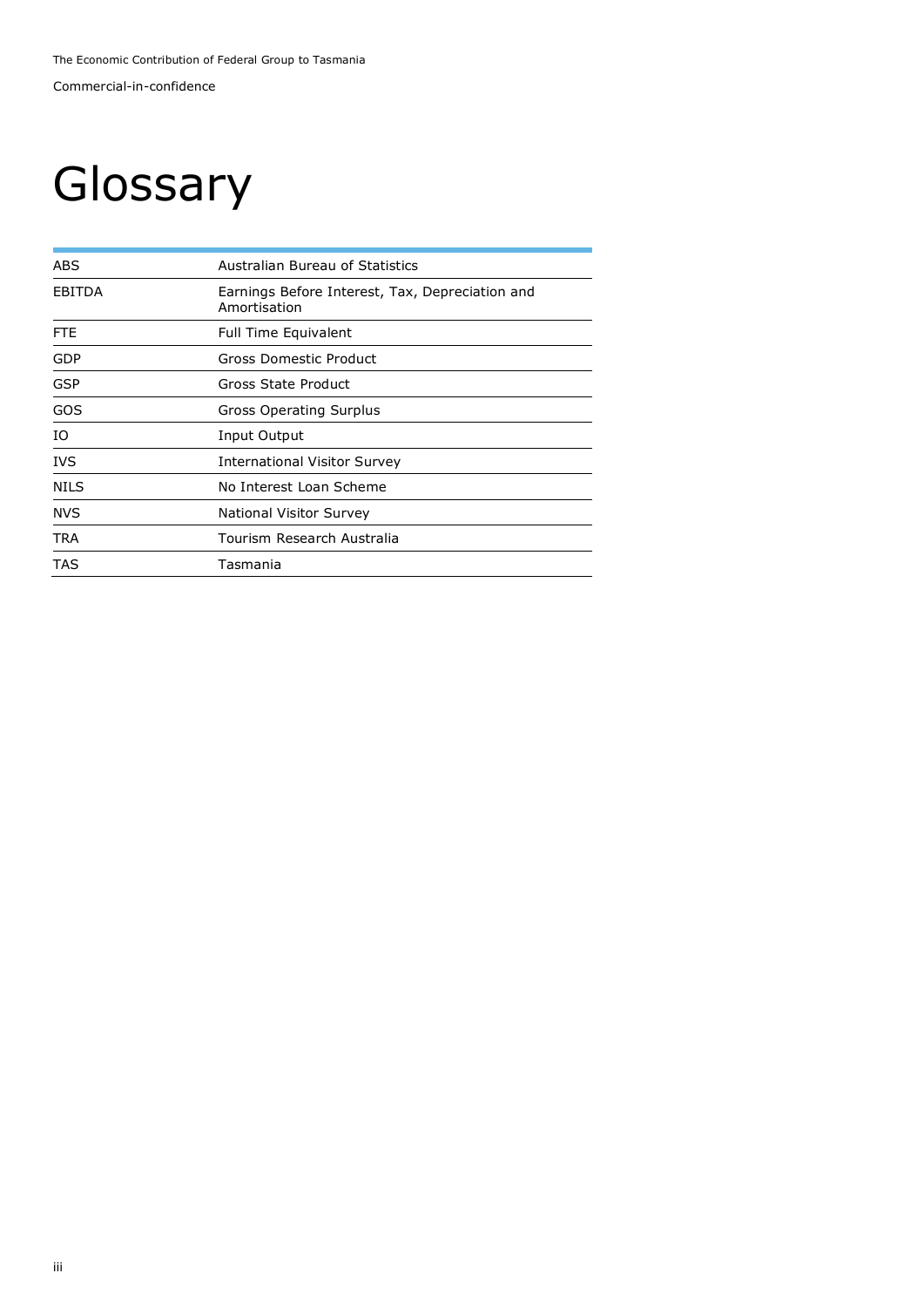Commercial-in-confidence

### Executive summary

Deloitte Access Economics was commissioned by Federal Group to undertake an economic contribution study of the Federal Group's activities in the Tasmanian Economy. The Federal Group is Tasmania's largest private sector employer and plays an important role in the state's economy through its provision of hospitality, gaming, accommodation and logistic services.

In addition to the revenue and 'valued added' it generates directly, the Federal Group also:

- buys supplies which generate flow-on impacts to suppliers
- facilitates tourist activity in Tasmania through the provision of tourist attractions and advertising
- supports numerous sporting, artistic, business, charity and community groups in Tasmania.

#### **Economic contribution**

In 2015-16, the direct economic contribution of Federal Group to the Tasmanian economy, as measured by its value added to the economy, was \$245.41 million. The indirect economic contribution of Federal Group was \$97.71 million. The largest contributor was the gaming division.

Combining the direct and indirect contribution gives total value added by the Federal Group of \$343.12 million in 2015-16. This represents 1.3% of the entire Tasmanian economy and 1.8% of the non-government sector.

#### Direct and indirect economic contribution of Federal Group, 2015-16

| <b>Business Area</b>    | $(\text{m})$ | Direct value added Indirect value added<br>(\$m) | Total<br>(\$m) |
|-------------------------|--------------|--------------------------------------------------|----------------|
| Accommodation           | \$11.81      | \$7.53                                           | \$19.34        |
| Hotels and Bottle shops | \$25.23      | \$16.24                                          | \$41.47        |
| Gaming <sup>1</sup>     | \$207.84     | \$66.47                                          | \$274.31       |
| Transport               | \$0.93       | \$0.55                                           | \$1.48         |
| Other                   | $-$0.40$     | \$6.92                                           | \$6.52         |
| Total                   | \$245.41     | \$97.71                                          | \$343.12       |

#### **Employment impact**

The direct and indirect employment contribution of the Federal Group in Tasmania in 2015-16 totalled 2,337 full time equivalents (FTEs). This represents around 1% of all Tasmanian employment and 1.2% of private sector employment. This reflects direct employment of 1,325 FTEs in



-

<sup>&</sup>lt;sup>1</sup> "Gaming" includes all of the revenue and expenditure associated with Wrest Point and Country Club including non-gambling functions such as food and beverage services and accommodation.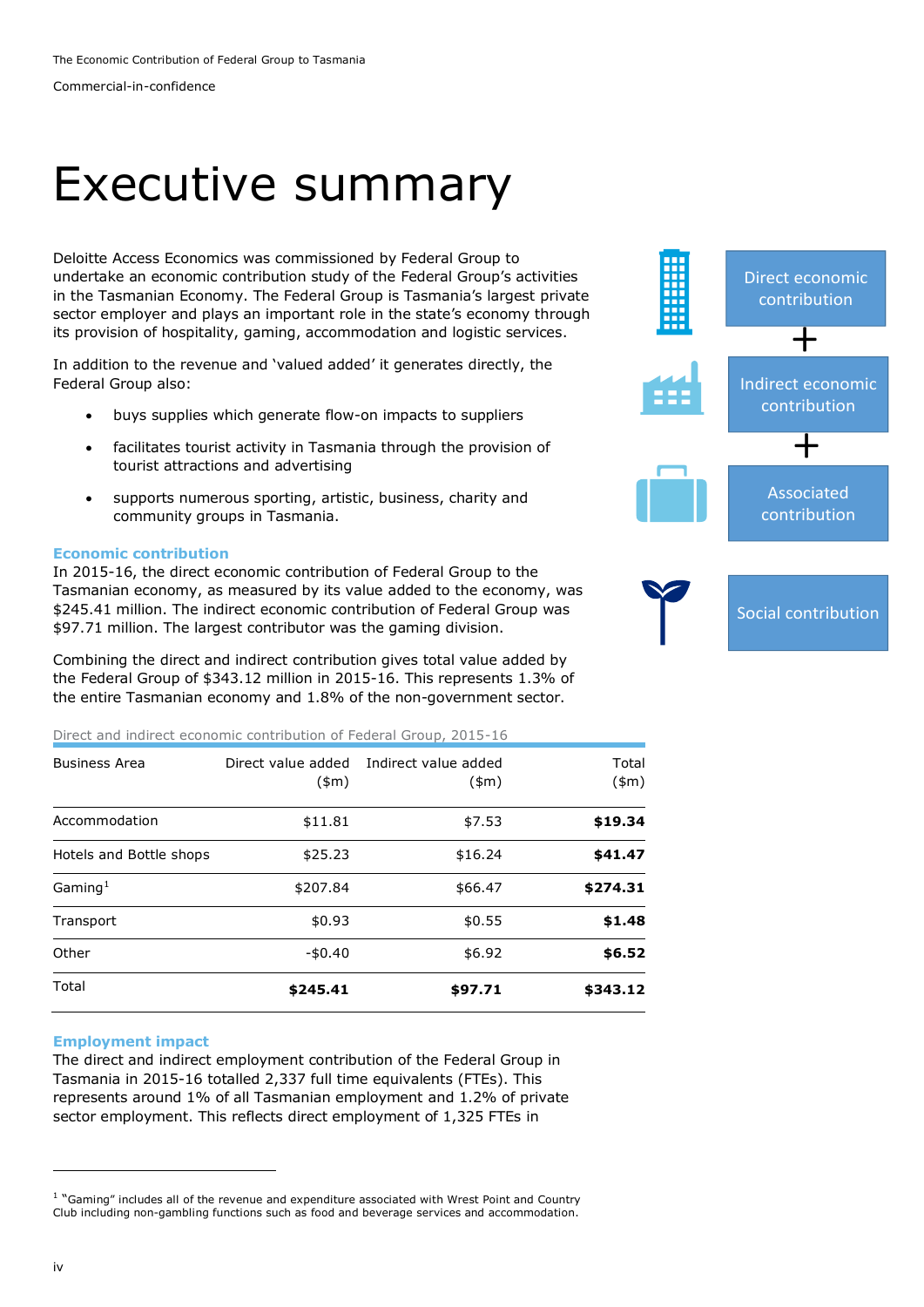Commercial-in-confidence

addition to indirect employment of 1,012 FTEs brought about by Federal Group's purchase of inputs.

#### **Associated contribution**

Federal Group's economic contribution extends beyond the direct and indirect value added created by the company. By providing tourist attractions and facilities for Tasmania, and through advertising, Federal Group encourages tourists to the state. The impact of this is difficult to measure; however, two separate components can be identified:

- the expenditure of guests who stay at Federal Group's accommodation on other (non-Federal Group) activities in Tasmania. We have estimated this expenditure at \$48 million
- additional tourist activity by individuals who (a) stay on in Tasmania after visiting Federal Group properties, or (b) are encouraged to visit Tasmania due to Federal Group's attractions and marketing. These impacts are more difficult to estimate, but are likely to be material to the Tasmanian economy. We have estimated this to provide a value-added impact of \$10.4 million.

#### **Social contribution**

In 2015-16 the Federal Group provided over \$1.8 million of support to over 100 organisations across the Tasmanian community.

| <b>Type of organisation</b>         | Cash (\$,000) | In-Kind<br>(\$, 000) | <b>Both Cash and</b><br>In-Kind (\$,000) | <b>Total</b> |
|-------------------------------------|---------------|----------------------|------------------------------------------|--------------|
| Arts                                | 72            | 0                    | 60                                       | 132          |
| Education                           | 90            | 14                   | 0                                        | 104          |
| Charity/Social Support              | 117           | 141                  | 73                                       | 331          |
| Tourism and Industry<br>Development | 165           | 75                   | 32                                       | 272          |
| Sporting                            | 69            | 249                  | 66                                       | 384          |
| Other/unclassified                  | 72.5          | 78.5                 | 439                                      | 590          |
| Total                               | 585.5         | 557.5                | 670                                      | 1,813        |

#### Social contribution of the Federal Group, 2015-16

Note: The other/unclassified category includes a range of smaller donations and support (<\$3,000) to arts, education, charity/social, tourism and sporting entities.

While it is beyond the scope of this report to quantify the benefits of the \$1.8m contribution, they will include:

- greater social interaction and cohesion
- substantially improved quality of life, particularly via the activities of the Federal Group's charity and social partners
- increased educational and employment opportunities
- the development of the Tasmanian business community, through funding of a range of industry associations.

**Deloitte Access Economics**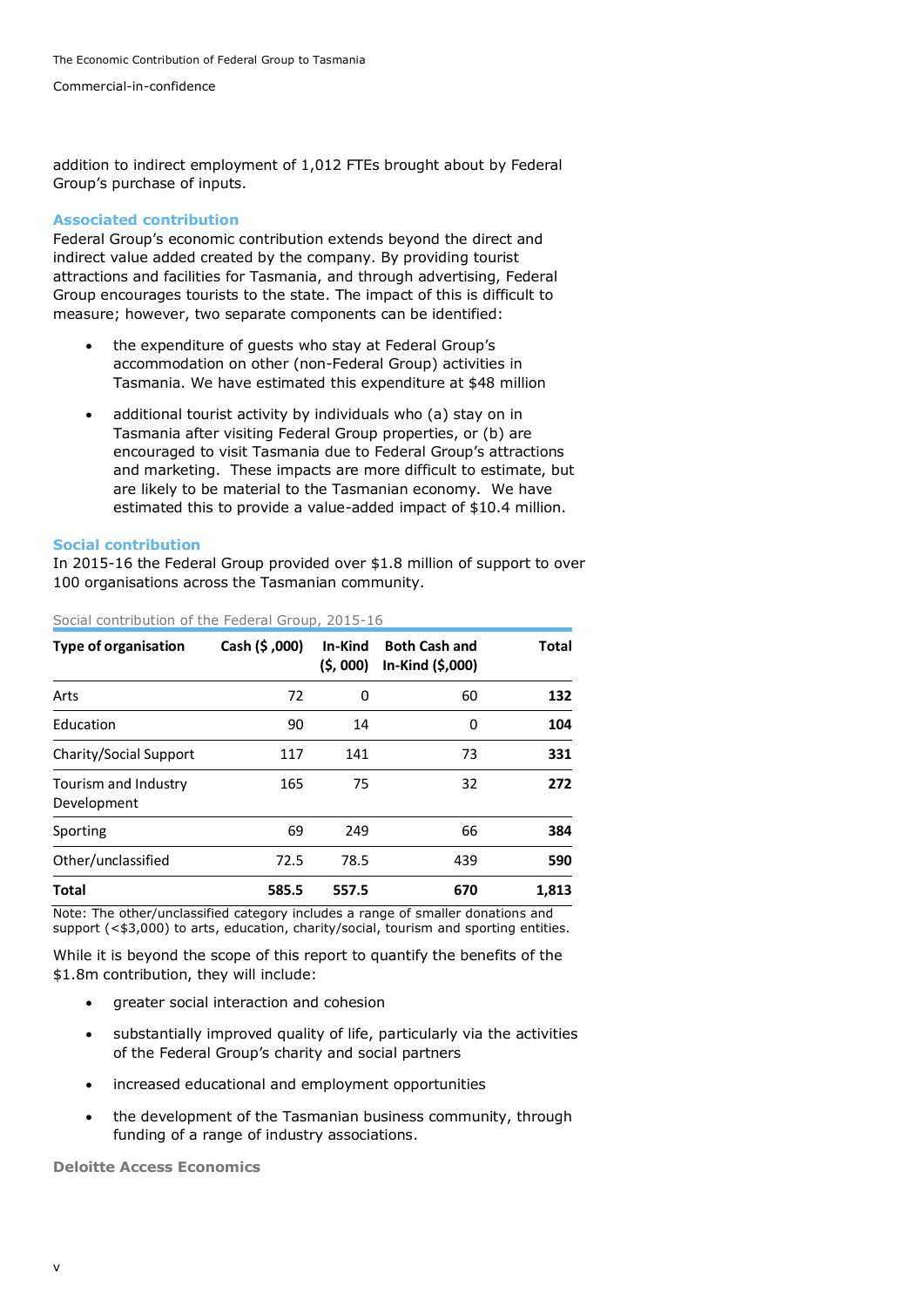# 1 Introduction

Deloitte Access Economics was commissioned by Federal Group to undertake an economic contribution study of the Group's activities to the Tasmanian Economy. Federal Group is Tasmania's largest private sector employer and plays an important role in the state's economy through its provision of hospitality, gaming, accommodation and logistic services.

Federal Group's economic impact, however, extends beyond the direct employment it generates and the hospitality and logistic services it provides. The Federal Group also:

- buys supplies which generate flow-on impacts to suppliers
- facilitates tourist activity in Tasmania through the provision of tourist attractions and advertisements aimed at tourists
- supports numerous sporting, artistic, business, charity and community groups in Tasmania.

The contribution of Federal Group can therefore be broken down into four separate categories:

<span id="page-6-0"></span>Figure 1.1: Estimates of contribution of Federal Group

### Contribution of Federal Group to the Tasmanian economy

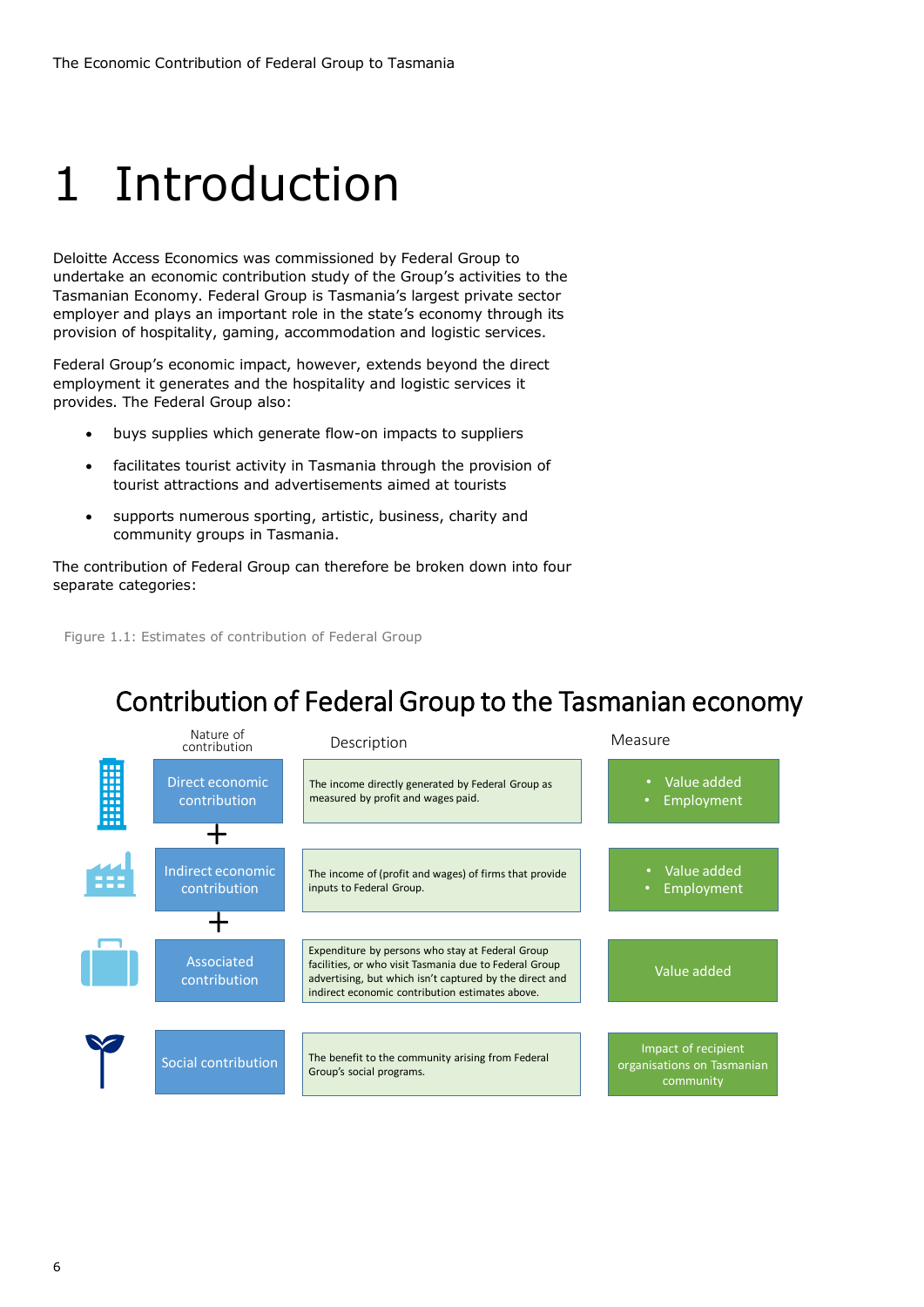Drawing on a range of data and modelling techniques, this report estimates the size of these contributions. In particular, it estimates the direct and indirect value added and employment of Federal Group, the tourism expenditure associated with Federal Group and qualitatively discusses the Group's social contribution to Tasmania.

The estimates of the direct and indirect economic contribution, as well as the associated tourism contribution are based on Input-Output (IO) modelling techniques. The Australian Bureau of Statistics produce IO tables which provide the value added for each sector of the Australian economy, as well as the linkages between sectors. This allows the activities of Federal Group to be traced through the economy, and the value added created at each stage to be estimated.

This report is structured as set out below.

- Chapter 2 provides background to the report
- Chapter 3 provides the estimates of economic contribution at the national level
- Chapter 4 estimates the associated tourism contribution of the Federal Group's activities
- Chapter 5 present a study of the social contribution of Federal Group
- Technical details of the economic modelling are presented in Appendix A.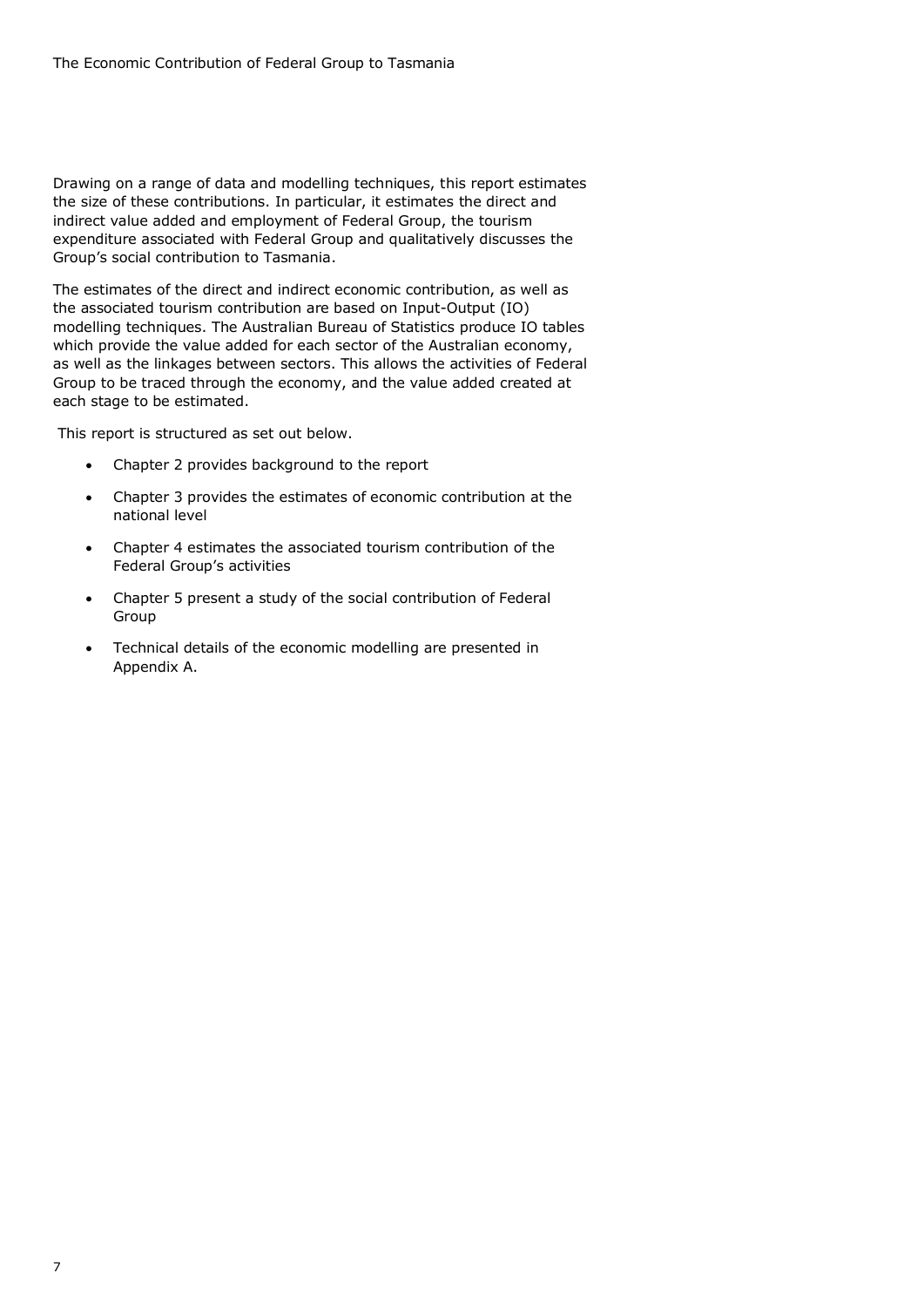### 2 Background and approach

#### **2.1 Federal Group**

Federal Group is the oldest continually operating hotel group in Australia, having opened its first hotel in 1885 in Melbourne: the Federal Coffee Palace. In 1956 the Group entered the Tasmanian market and purchased the Wrest Point Riviera Hotel in Hobart. In 1968 a referendum was held in Tasmania on whether to grant a casino licence to Wrest Point Hotel (the first of its kind in Australia). At the time, Tasmania's tourism industry was highly seasonal and it was hoped that a casino would attract year-round visitors. A majority of Tasmanians voted for the casino and in 1973 Australia's first casino was opened at Wrest Point.

Since then the group has opened a number of prominent developments in Tasmania, including the Country Club Casino and Resort in 1982 near Launceston, and the Wrest Point Convention Centre in 1984. In 1993, the Group secured the rights to manage electronic gaming machines and Keno in Tasmania. In 1990, the Group established COPE Sensitive Freight and in 2006 purchased the 9/11 retail liquor business. In 2007, the company purchased the internationally acclaimed Henry Jones Art Hotel in Hobart and in 2010 opened Saffire Freycinet resort in the East Coast of Tasmania (Federal Group, 2016).

From 2000 Federal Group also acquired and developed a number of tourism properties and established the "Pure Tasmania" tourism brand. Pure Tasmania was promoted in key Tasmanian visitor markets interstate and overseas.

Pure Tasmania incorporated five separate destination resorts and experiences: Strahan Village, Freycinet Lodge, Cradle Mountain Chateau, Saffire Freycinet, and the Henry Jones Art Hotel. Each resort included a range of premium accommodation, dining and unique ways to experience the local area.

The brand was twice awarded as the best Tourism Marketing campaign in Australia at the National Tourism Awards (2005, 2009) and won the Tasmanian award in this category four times (2005, 2007, 2008, 2010).

With the sale of Federal Group's regional tourism businesses to the RACT (Strahan Village and Gordon River Cruises, Freycinet Lodge, Cradle Mountain Chateau) in 2014, the Group ceased using the Pure Tasmania brand.

Today Federal Group owns and operates a number of major businesses in Tasmania; it is most notably associated with casino, hotel, convention and entertainment complexes across the State, as well as bottle shops, freight and the management of gaming and Keno machines in Tasmania. Federal Group employs roughly 1,900 Tasmanians, is a key player in tourism brand promotion of Tasmania and is a significant contributor to the broader community.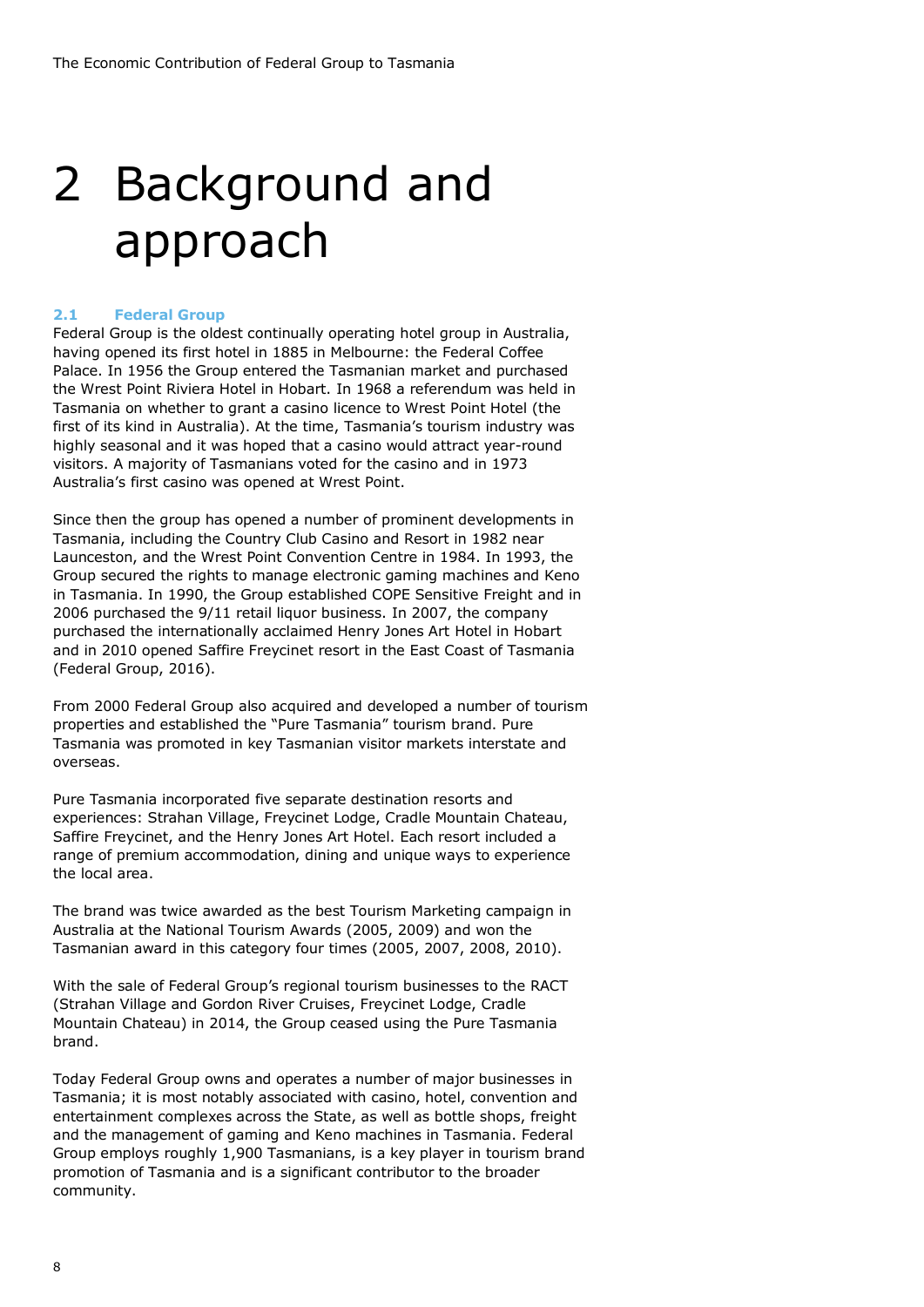The Federal Group has announced considerable future capital expenditure and investment outlays associated with both new properties (the MACq01 and Port Arthur hotel) and existing properties (a refurbishment of Wrest Point and the Launceston Country Club), which will provide further support to the local community, jobs and income.

#### **2.2 Tourism in Tasmania**

Tourism is a key industry in Tasmania. More Tasmanians are employed in the tourism industry as a proportion of total employment than any other Australian State or Territory (Tasmanian Government, 2015). Roughly 15,000 Tasmanians are directly employed in tourism jobs. In 2014 just over one million tourists visited Tasmania.

In 2015 the Tasmanian Government and the tourism industry (represented by the Tourism Industry Council Tasmania) jointly agreed the latest T21 tourism strategy. The strategy aimed to grow annual visitor numbers to Tasmania to 1.5 million by 2020 (Tasmanian Government, 2015).

To this end, over the year to September 2015, Tasmania boasted the fastest growth in international arrivals of any state (at 19%). Arrivals from Chinese tourists rose 40% during this time (Deloitte Access Economics, 2016).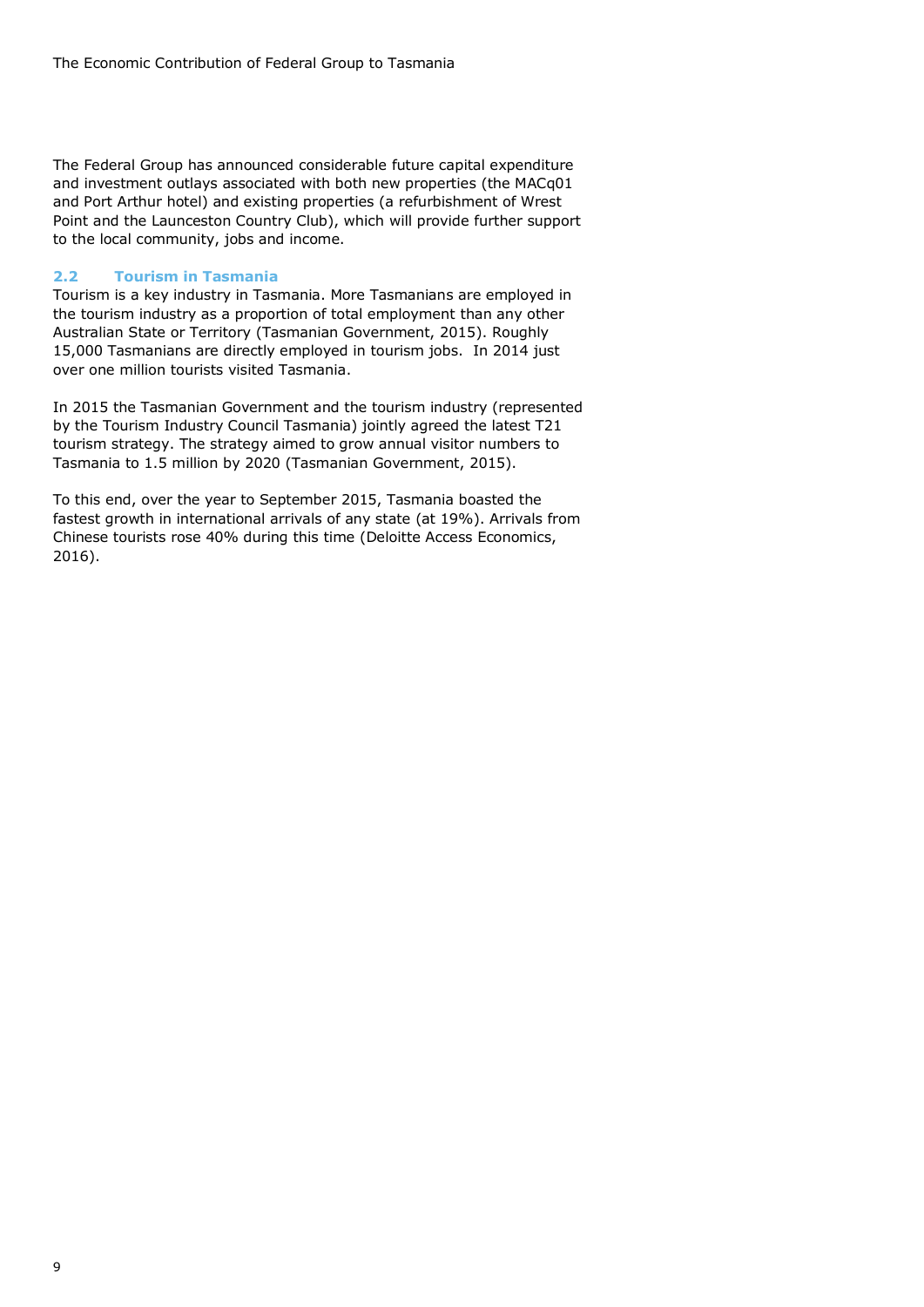### 3 The economic contribution of Federal Group to Tasmania

Economic contribution studies provide an estimate of the impact of a company on the economy at a particular point in time, both directly though the company's own operations, and indirectly as the impact of its activities filter through the economy.

Financial measures, such as revenue and cost of goods sold, are used to estimate a company's **direct contribution** to the economy. This direct contribution is calculated using the income approach to Gross Domestic Product (GDP) which sums returns to capital and returns to labour. Returns to capital are calculated through Gross Operating Surplus, and returns to labour through wages.

This approach is consistent with the framework used by the Australian Bureau of Statistics in compiling the *Australian National Accounts*.

In addition to this direct component, the demand for upstream inputs and further interlinkages with other sectors of the economy are modelled. This expenditure drives the **indirect contribution** to value added.

#### **3.1 Methodology**

#### <span id="page-10-0"></span>**3.1.1 Data provided by Federal Group**

Federal Group provided Deloitte Access Economics with a detailed breakdown of the Group's revenue and expenditure in Tasmania for the 2015-16 financial year.

Expenditure was divided into five business areas: accommodation, hotels (pubs) and bottle shops, transport, gaming and other business areas.

"Gaming" encompass all of the activities of Network Gaming, Wrest Point and Country Club. This includes all of the activities within the casinos, encompassing non-gambling functions such as food and beverage and accommodation.

Consequently, to avoid double counting, "Accommodation" only includes the revenue and expenditure on Federal group accommodation that is not directly connected to a casino, such as Saffire Freycinet and Henry Jones Art Hotel.

Other business areas primarily provide back office support, including finance and non-business-area-specific sales and marketing, to the other areas of Federal Group.

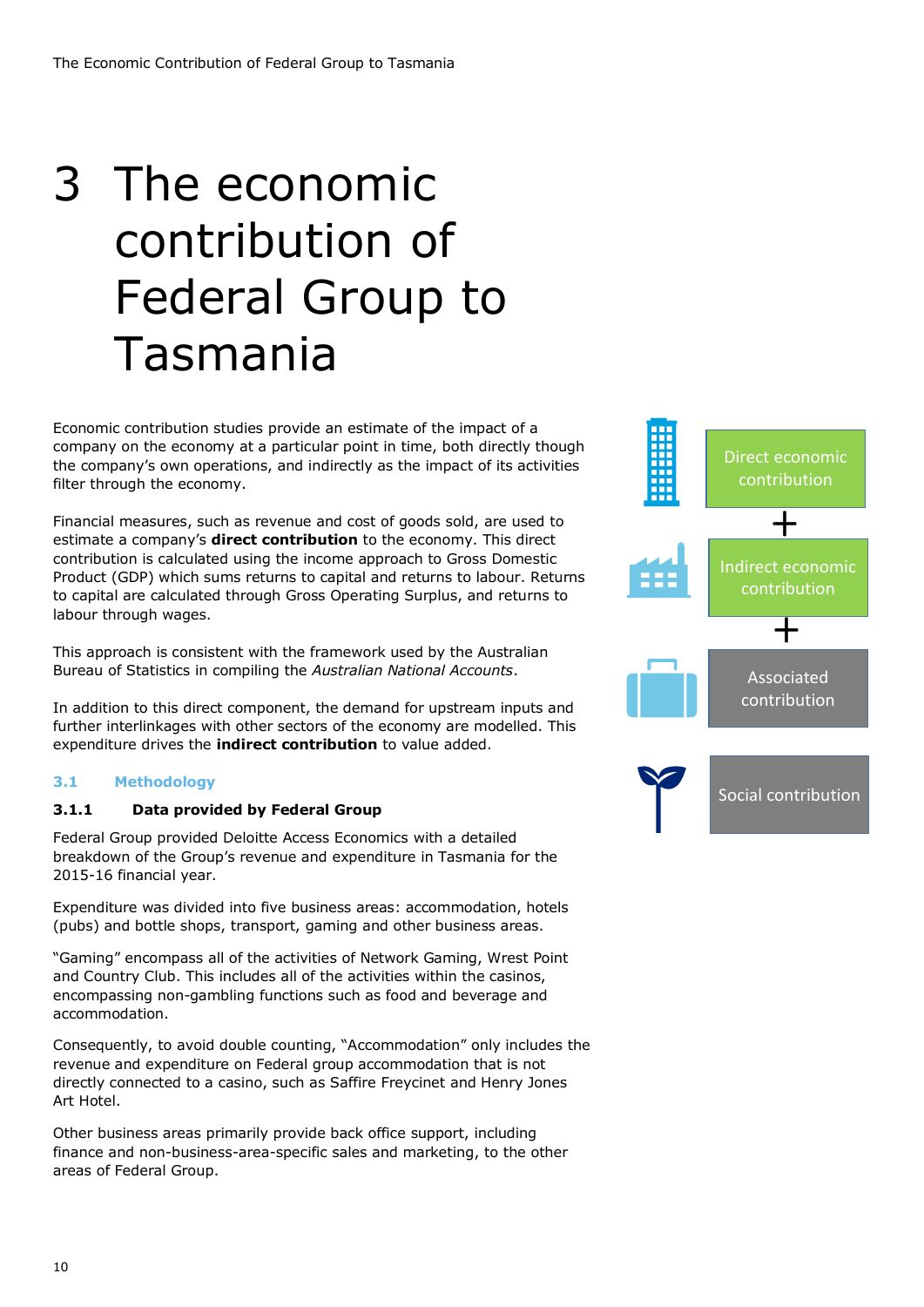Data on expenditure and revenue outside of Tasmania was also provided by Federal Group. This report, however, focuses exclusively on Tasmania and so does not use revenue or expenditure data from other states.

#### **3.1.2 Methodology**

As noted above, the economic contribution of the Federal Group for the financial year 2015-16 is split into direct and indirect components. The direct component is based on the value added measure, calculated by determining the returns to labour and the returns to capital, derived from Federal Group's financial data. Direct impact therefore measures the income that Federal Group directly produces for the Tasmanian economy (which accrues either to workers as wages or owners of capital as profit).

#### **Direct contribution**

While revenue is more commonly reported in financial accounts, value added provides a more accurate assessment of a company's contribution to the overall economy. This is because value added does not include the value that is created by upstream industries. The direct contribution therefore isolates the value created by Federal Group.

The returns to capital, or gross operating surplus (GOS), is determined by calculating the ongoing operational profit and operational costs, prior to the impacts of interest, tax, depreciation and amortisation. The returns to labour are calculated by aggregating compensation provided to employees either through wages or other employment benefits.

#### **Indirect contribution**

The second aspect involves measuring the flow-on contribution of the company's activities. The indirect contribution calculates the value added created by the industries that produce inputs for Federal Group. It is based on the profit and wages that are generated as a result of Federal Groups expenditure in these industries. Only expenditure that occurs in Tasmania is considered, with inputs purchased overseas or in other states excluded from the analysis.

When calculating the indirect contribution associated with the Hotels and Bottle Shops division, expenditure on alcohol for sale in the bottle shops was excluded, in line with the practice of excluding the wholesale cost of retail items.

#### **3.2 Economic contribution results**

#### **3.2.1 Economic impact**

In 2015-16, the direct economic contribution of Federal Group to the Tasmanian economy was \$245.41 million (Table [3.1 b](#page-12-0)elow). This contribution was predominately provided by the gaming division, followed by the Hotels and Bottle Shops, then Accommodation. Since 'Other Business Areas' is mainly provides internal support services for the customer-facing businesses, it has a minimal revenue stream resulting in a negative value add.

The indirect economic contribution of Federal Group was \$97.71 million. Again, this contribution was predominately provided by the gaming division, followed by the Hotels and Bottle Shops, then Accommodation.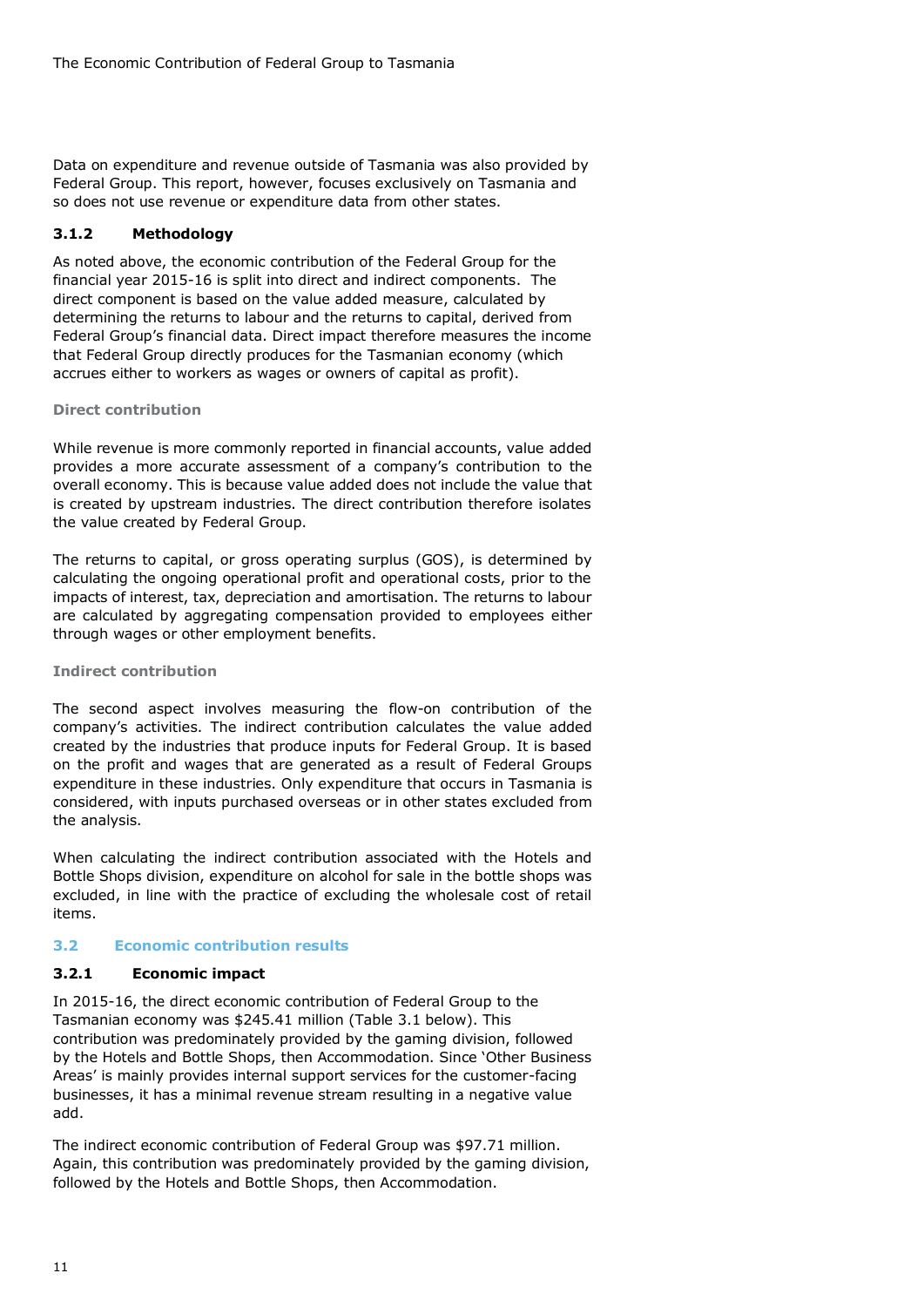#### Combining the direct and indirect contribution gives total value added by Federal Group of \$343.12 million in 2015-16. This represents 1.3% of the Tasmanian economy and 1.8% of the non-government sector.

Table 3.1: Direct and indirect economic contribution of Federal Group, 2015-16

<span id="page-12-0"></span>

| <b>Business Area</b>    | Direct value<br>added<br>$(\text{m})$ | Indirect value<br>added $(\$m)$ | Total<br>$(*m)$ |
|-------------------------|---------------------------------------|---------------------------------|-----------------|
| Accommodation           | \$11.81                               | \$7.53                          | \$19.34         |
| Hotels and Bottle shops | \$25.23                               | \$16.24                         | \$41.47         |
| Gaming <sup>2</sup>     | \$207.84                              | \$66.47                         | \$274.31        |
| Transport               | \$0.93                                | \$0.55                          | \$1.48          |
| Other                   | $-$0.40$                              | \$6.92                          | \$6.52          |
| Total                   | \$245.41                              | \$97.71                         | \$343.12        |

#### **3.2.2 Employment impact**

In 2015-16, Federal Group directly employed 1,325 full time equivalent (FTE) individuals in Tasmania (Table [3.2 b](#page-12-1)elow). This contribution was predominately provided by the gaming division, followed by the Hotels and Bottle Shops, then the Accommodation division.

In the same year, Federal Group's purchase of inputs supported the indirect employment of 1,012 FTE individuals in Tasmania.

Combining the direct and indirect employment contribution gives total FTE employment supported by Federal Group of 2,337 in 2015-16. This represents around 1% of all Tasmanian employment and 1.2% of private sector employment<sup>3</sup>.

> Table 3.2: Direct and indirect employment (FTE) of Federal Group, 2015-16

<span id="page-12-1"></span>

| <b>Business Area</b>       | Direct FTE<br>employment | Indirect FTE<br>employment | <b>Total FTE</b><br>employment |
|----------------------------|--------------------------|----------------------------|--------------------------------|
| Accommodation              | 138.6                    | 94.2                       | 232.9                          |
| Hotels and bottle<br>shops | 273.1                    | 194.8                      | 467.9                          |

 $2$  As noted in section [3.1.1](#page-10-0),"gaming" includes all of the revenue and expenditure associated with Wrest Point and Country Club including non-gambling functions such as food and beverage services and accommodation

-

<sup>&</sup>lt;sup>3</sup> Public sector employment figures are based on the 2014-15 financial year.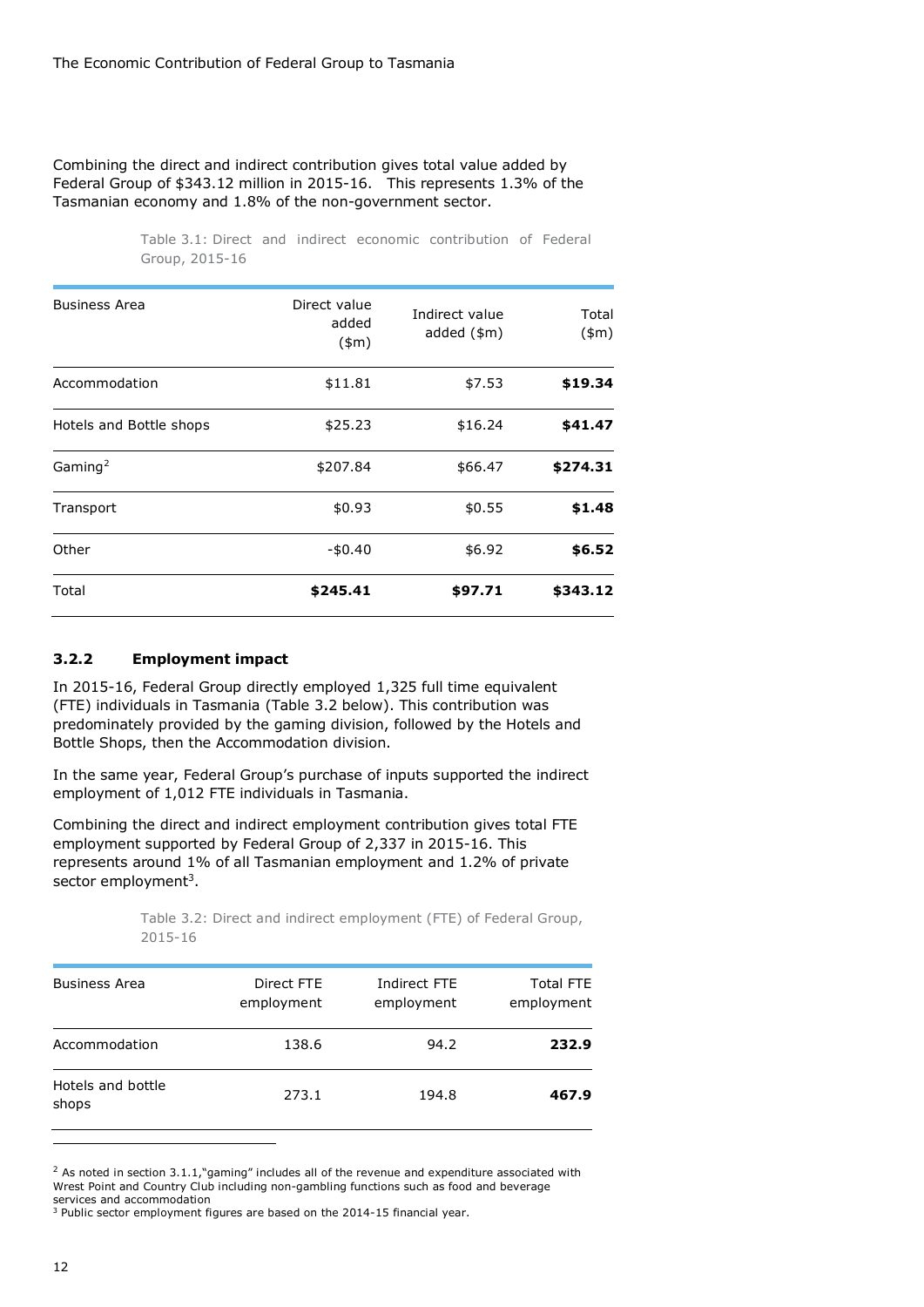The Economic Contribution of Federal Group to Tasmania

| Gaming <sup>4</sup><br>Transport | 16.7     | 4.1      | 1,472.5<br>20.8 |
|----------------------------------|----------|----------|-----------------|
| Other                            | 104.4    | 38.3     | 142.7           |
| Total                            | 1,325.18 | 1,011.55 | 2,336.7         |

#### **3.3 Federal Group's taxation contribution**

Federal Group is a significant contributor to the Tasmanian government taxation revenues. Due to various gambling taxes, Federal Group pays more tax to the Tasmanian government than other companies of a similar size.

In 2015-16, Federal Group payed \$87.4 million in Tasmanian state government taxes, including land tax, stamp duty, payroll tax and gaming tax and licenses. This represents approximately 8.5% of all Tasmanian state tax revenue (Tasmanian Department of Treasury, 2016)<sup>5</sup>.

In the same year, the Group payed \$32.8 in Federal Government taxes, including company tax, GST and fringe benefit tax. A further \$2.1 million was paid to local government in the form of rates.

The payment of tax is reflected in the direct economic impact figures above.

.

-

<sup>4</sup> As noted in section [3.1.1](#page-10-0),"gaming" includes all of the revenue and expenditure associated with Wrest Point and Country Club including non-gambling functions such as food and beverage services and accommodation

<sup>5</sup> This figure includes GST on gaming of \$21.4M, which, while distributed to the states as a grant, is levied by the Federal Government.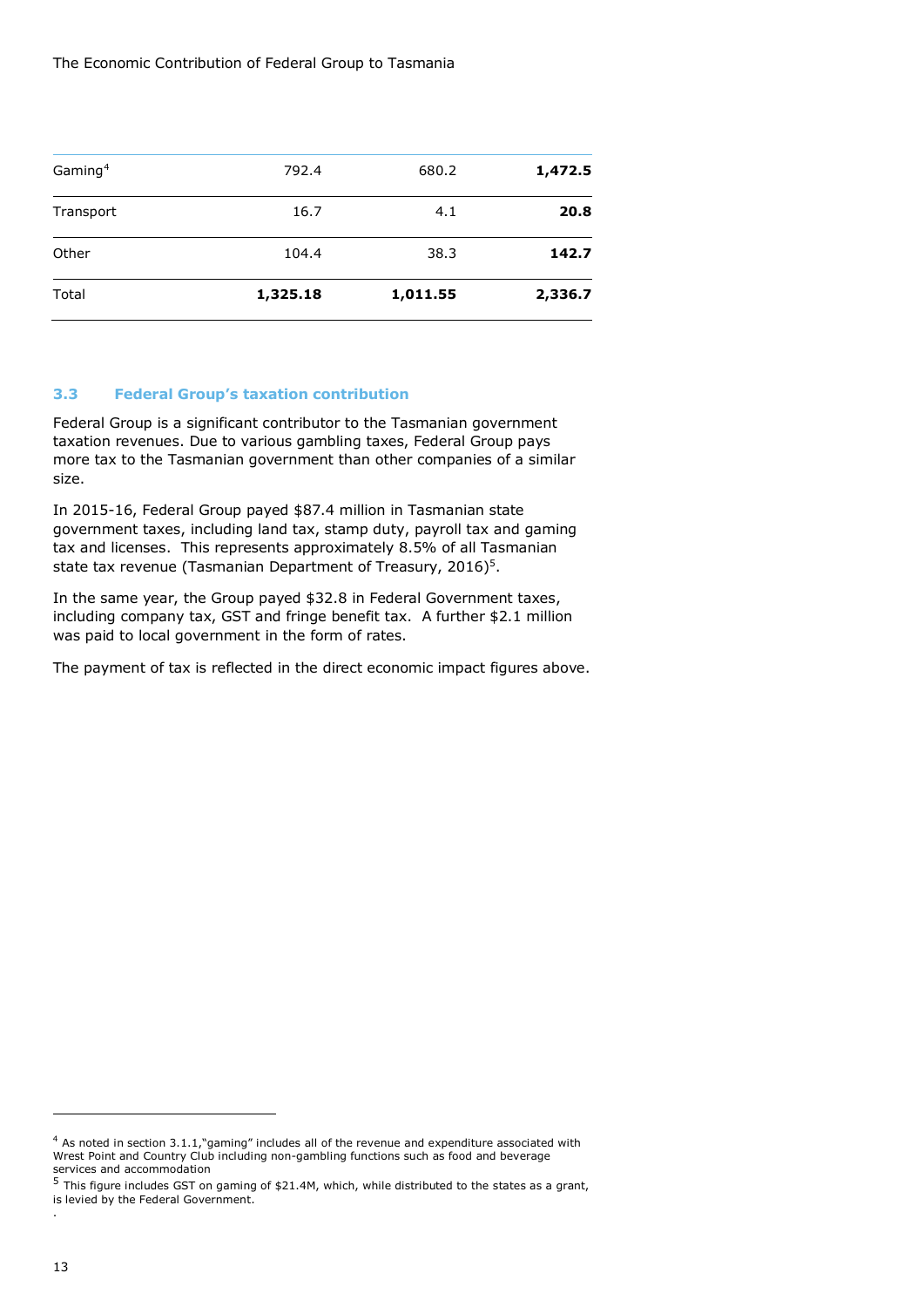# <span id="page-14-1"></span>4 Associated tourism due to Federal Group

Federal group's economic contribution extends beyond the direct and indirect valued added created by the company. Through advertising and by providing tourist attractions and facilities, Federal Group encourages tourists to visit the state. This Chapter discusses tourist activity associated with Federal Group, and in particular:

- the expenditure of guests who stay at Federal Group's accommodation on other (non-Federal Group) activities in Tasmania. This will include:
	- non-accommodation expenditure by guests while staying at Federal Group facilities (discussed below in section 4.1), and
	- accommodation expenditure by guests who come to Tasmania to stay at Federal Group hotels, but who then spend additional time in other hotels (section 4.2)
- tourist activity by individuals encouraged to visit Tasmania due to Federal Group's marketing and promotions, but who do not actually visit Federal Group facilities (section 4.3).

#### <span id="page-14-0"></span>**4.1 Non-accommodation expenditure of visitors to Federal Group accommodation**

#### **4.1.1 Methodology**

Federal Group operates a number of hotels including Wrest Point, Country Club, Saffire Freycinet, and the Henry Jones Art Hotel. In the 2015-16 financial year over 150,000 room nights were spent in Federal Group accommodation.

The Tasmanian Visitor Survey (Tourism Tasmania, 2016) provides a broad breakdown of total domestic tourist expenditure in Tasmanian between transport, accommodation and all other items. This data was used to estimate the ratio of non-accommodation spending to accommodation spending by Tasmanian interstate tourists.

Using International Visitor Survey data and National Visitor Survey data (TRA, 2016), it was possible to calculate the difference in the ratio of nonaccommodation spending to accommodation spending by interstate and international tourists in Australia. This proportional difference was used to adjust the TVS ratio (which was for interstate tourists) for international tourists.

This ratio was applied to expenditure on Federal Group accommodation to estimate the total additional consumption expenditure that the average interstate and international guest undertakes in Tasmania besides accommodation.

When calculating the tourist impact associated with Federal Group's accommodation, guests from within Tasmania were not considered as their income is likely to have otherwise been used in Tasmania were it not spent on tourist activities.

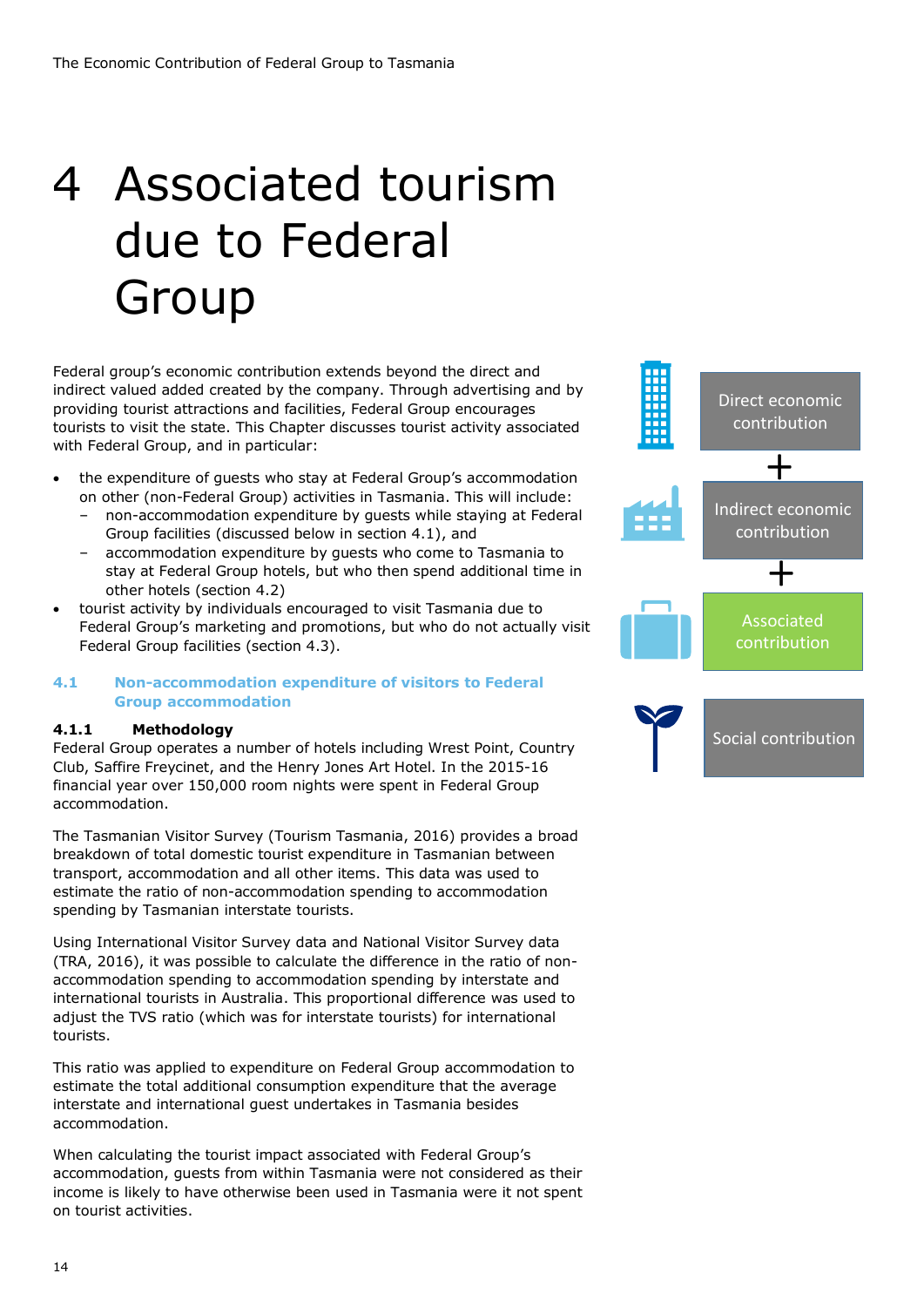Using International Visitor Survey data and National Visitor Survey data, Deloitte Access Economics created a representative expenditure bundle for high income international and interstate tourists who visited Tasmania. The TRA expenditure data is more granular than the Tasmanian Visitor Survey, allowing for a more detailed bundle.

Using these bundles, the non-accommodation expenditure of visitors to Federal Group accommodation was mapped to their respective Input-Output industries to estimate the flow-on impact of this spending. Expenditure on gaming was also excluded as this spending is likely to have been accrued to Federal Group.

#### **4.1.2 Results**

The results of this associated spending is shown in Table [4.1 b](#page-15-0)elow. In the 2015-16 financial year, guests staying in Federal Group's accommodation also spent on average an estimated \$28.7 million on other goods and services in Tasmania. This has a flow-on impact of \$19.7 million, providing a total expenditure impact of \$48.4 million.

| Table 4.1: Additional non-accommodation expenditure of visitors to |  |  |
|--------------------------------------------------------------------|--|--|
| Federal Group accommodation                                        |  |  |

<span id="page-15-0"></span>

| Total         | 28.73                                          | 19.65                                    | 48.39               |
|---------------|------------------------------------------------|------------------------------------------|---------------------|
| Interstate    | \$23.47                                        | 16.06                                    | 39.53               |
| International | \$5.26                                         | 3.60                                     | 8.86                |
|               | Direct additional<br>expenditure $(\text{3m})$ | Indirect additional<br>expenditure (\$m) | Total $(\text{3m})$ |

#### **4.2 Additional time spent in Tasmania by Federal Group customers**

Section [4.1](#page-14-0) estimates the additional expenditure of Federal Group's guests while they are staying in the Group's accommodation. It is likely, however, that the accommodation and attractions provided by Federal Group could encourage individuals to spend further time in Tasmania at non-Federal Group locations.

### **4.2.1 Methodology**

We have assumed that, due to their uniqueness within Tasmania, the Wrest Point Convention Centre and Saffire Freycinet resort in particular attract tourists to Tasmania would otherwise not have visited the state. This section estimates the additional time spent by visitors to these venues in other parts of Tasmania and the associated expenditure of this extra time.

#### **Visitation attributable to Wrest Point convention centre**

To estimate the additional visitation attributable to Wrest Point convention centre, first the number of interstate and international visitor trips to Tasmania due to conferences (including accompanying a conference attendee) was obtained from IVS and NVS data.

The average length of stay in Tasmanian of visitors who come to the state for a convention was compared to the average length of stay in Hobart of visitors who come for a convention. This provided the average additional time convention visitors spent in the rest of the state (time spent in Hobart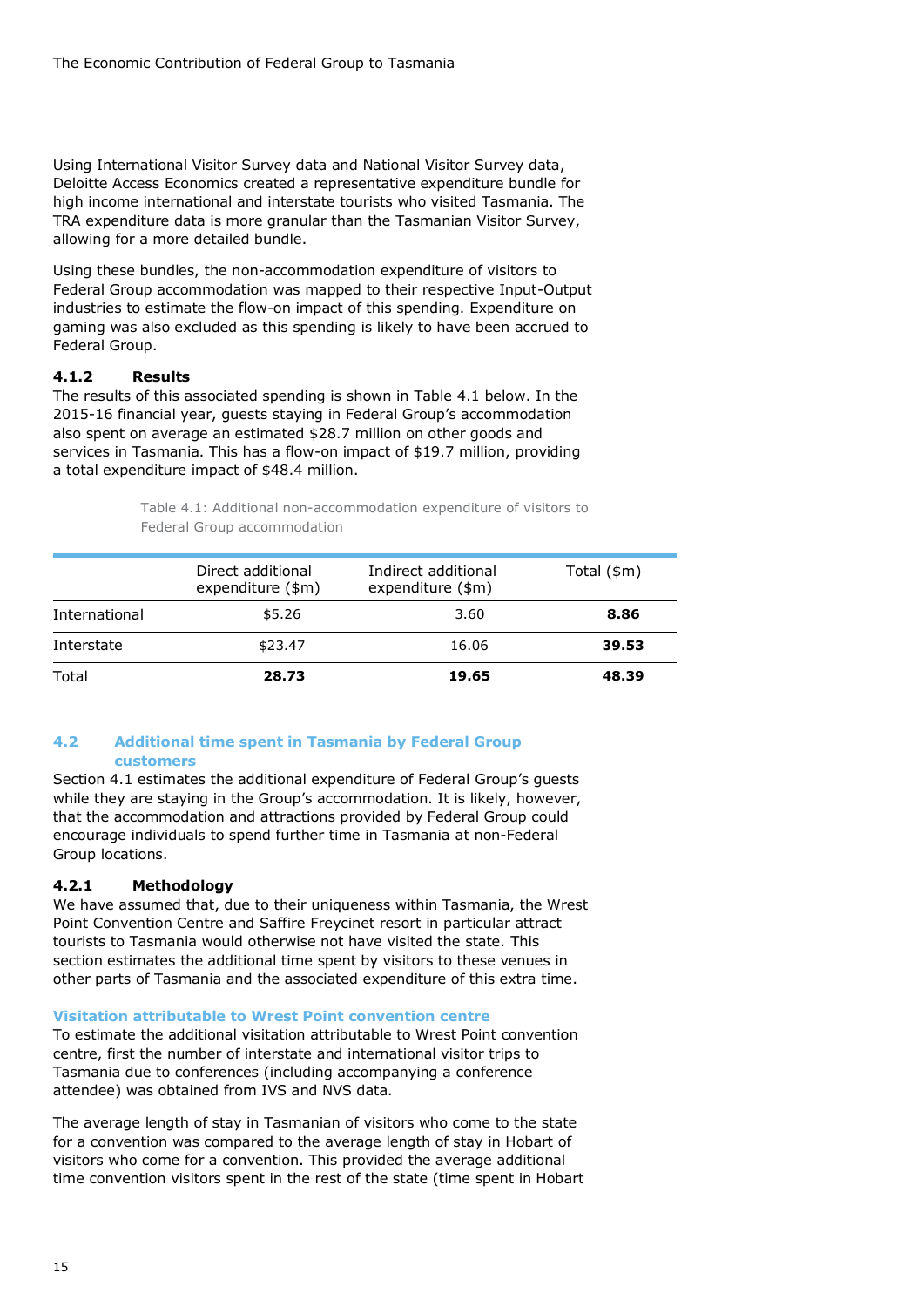was assumed to be in a Federal Group venue and therefore was not counted).

To account for the fact that visitors may stay in other Federal Group accommodation options across State, this figure was halved, providing a more conservative estimate.

IVS and NVS data was used to estimate the average daily expenditure of interstate and international visitors to Tasmanian who stay in commercial accommodation.

This daily spend figure was combined with the estimate of the provided the average additional time convention visitors spent in the rest of the state to estimate the tourism contribution of the convention centre.

#### **Visitation attributable to Saffire Freycinet resort**

The estimation of additional visitation attributable to Saffire Freycinet followed a similar methodology to the estimation for the convention centre.

The number of visitors to the resort was provided by Federal Group. It was assumed that 60% of interstate and 80% of international visitors to the resort had travelled to Tasmania primarily due to Saffire Freycinet.

Using IVS and NVS data, we calculated the average length of stay of visitors to Triabunna-Bicheno within the region. This was compared to the average length of stay of visitors to Triabunna-Bicheno in the wider state. This gave the estimated additional time spent by visitors to Saffire Freycinet in the rest of Tasmania. It was conservatively assumed that half of this additional time was spent in Federal Group accommodation.

The IVS and NVS data was then used to estimate the average daily expenditure of interstate and international visitors to Tasmanian who stay in commercial accommodation.

This daily spend figure was combined with the estimate of the average additional time Saffire Freycinet visitors spent in the rest of the state to estimate the tourism contribution of the resort.

#### **4.2.2 Results**

Table [4.2 b](#page-16-0)elow shows the estimated economic impact by of additional time spent in Tasmania by visitors attracted to Federal Group's accommodation and venues. Guests visiting Tasmania to go to a convention or Saffire Freycinet conservatively spent an estimated additional \$6.2 million in the rest of the state away from the convention or the resort. This had a flow on effect of \$4.2 million, providing a total estimated impact of \$10.4 million.

> Table 4.2: Economic contribution of additional time spent in Tasmania by Federal Group customers

<span id="page-16-0"></span>

|                      |               | Direct (\$m) | Indirect (\$m) | Total (\$m) |
|----------------------|---------------|--------------|----------------|-------------|
| Wrest Point          | International | 0.86         | 0.59           | 1.46        |
| Convention<br>Centre | Interstate    | 0.99         | 0.64           | 1.63        |
| Saffire              | International | 0.40         | 0.28           | 0.68        |
| Freycinet            | Interstate    | 3.93         | 2.68           | 6.60        |
| Total                |               | 6.19         | 4.19           | 10.37       |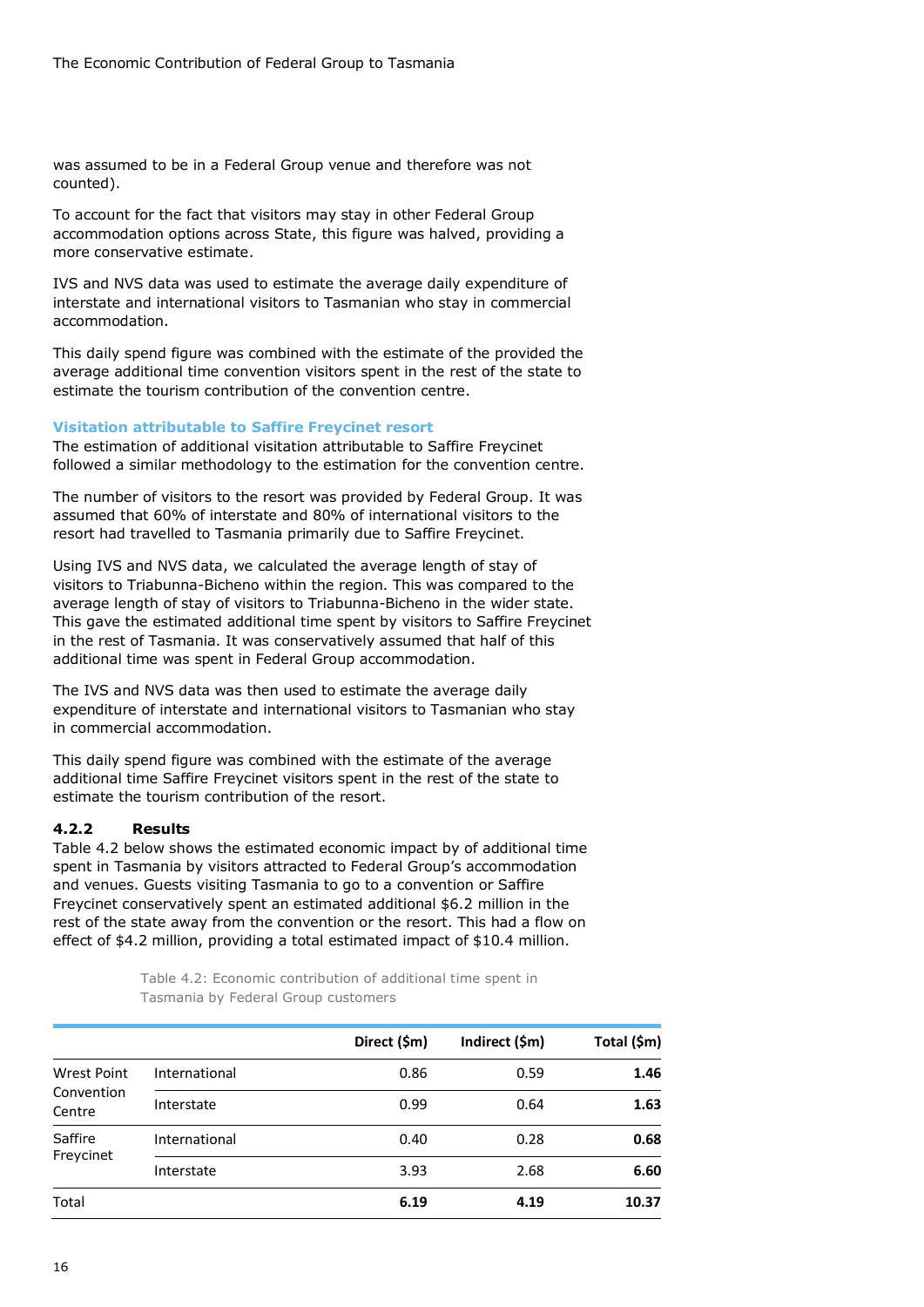#### **4.3 Federal Group advertising effect**

Federal Group spent approximately \$1.8 million on advertising and marketing outside Tasmania in 2015-16. While this expenditure would have focussed on Federal Group properties it is likely that some people would have been encouraged to visit Tasmania (and not attend a Federal Group property) who would not otherwise have done so.

Data from previous work undertaken by Deloitte Access Economics (2013) suggests that each \$1 of 'destination marketing' by Tasmania which was unmatched by other states would generate between \$6 and \$19 in GSP – that is a return on investment of between 1:6 and 1:19.

The GSP effect of those enticed to visit Tasmania and stay at Federal Group accommodation or use their attractions has already been captured in this report in chapters 3 and 4. However, the effect of individuals that were encouraged to visit Tasmania due to Federal Group's advertising and not attend a Federal Group property and who would not otherwise have done so, is additional to this.

This shows that even if the number of additional visitors drawn to Tasmania through the Federal Group's advertising is small, the returns to the State can be significant.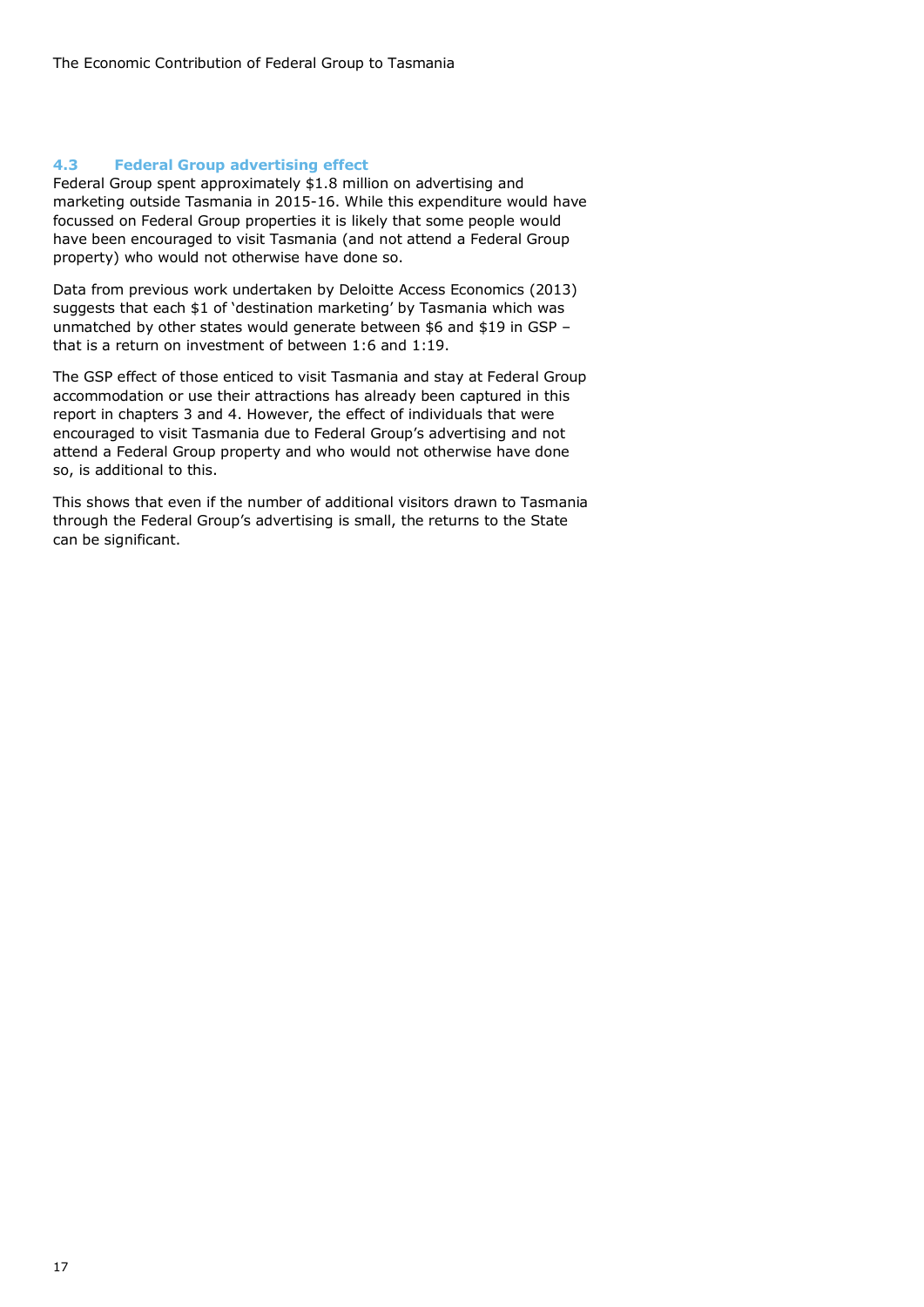# 5 Social contribution of Federal Group

Federal Group also creates value through a range of direct and indirect contributions to the community. This includes direct financial support for local community organisations and sporting groups, charities, industry associations and other groups.

In addition to cash contributions, the Federal Group also provides in-kind support to these organisations. This in-kind support can include:

- Providing services such as printing, design and the preparation of reports and advertising material
- Making assets available for use for example using Wrest Point facilities for the Point to Pinnacle and City to Casino running events, and providing venues for the Festival of Voices and Ten Days on the Island
- Providing prizes such as accommodation and dining packages to organisations to use for fundraising purposes.

The economic activity impact associated with social support provided to the community is part of the base direct economic contribution assessment discussed in Chapter 3. However, as with all social activities the Federal Group's contribution extends well beyond generating economic activity.

The social benefits generated by the Federal Group are therefore discussed below. In some cases we have provided an indication of the quantity of benefits that might be generated, based on publicly available work undertaken elsewhere by Deloitte Access Economics. Please note that this quantification is illustrative only and will not necessarily be applicable to the activities supported by the Federal Group.

### **5.1 Overview of contributions**

For many years the Federal Group has been one of the largest providers of funds and in-kind support to the Tasmanian community. In 2015-16 the Federal Group provided over \$1.8 million of support to well over 100 organisations across the Tasmanian community. This support is summarised below.

Table 5.1: Social contribution of the Federal Group, 2015-16

| <b>Type of organisation</b> | Cash (\$,000) | In-Kind<br>(5,000) | Both Cash and Total (\$,000)<br>In-Kind (\$,000) |     |
|-----------------------------|---------------|--------------------|--------------------------------------------------|-----|
| Arts                        | 72            |                    | 60                                               | 132 |
| Education                   | 90            | 14                 | 0                                                | 104 |
| Charity/Social Support      | 117           | 141                | 73                                               | 331 |

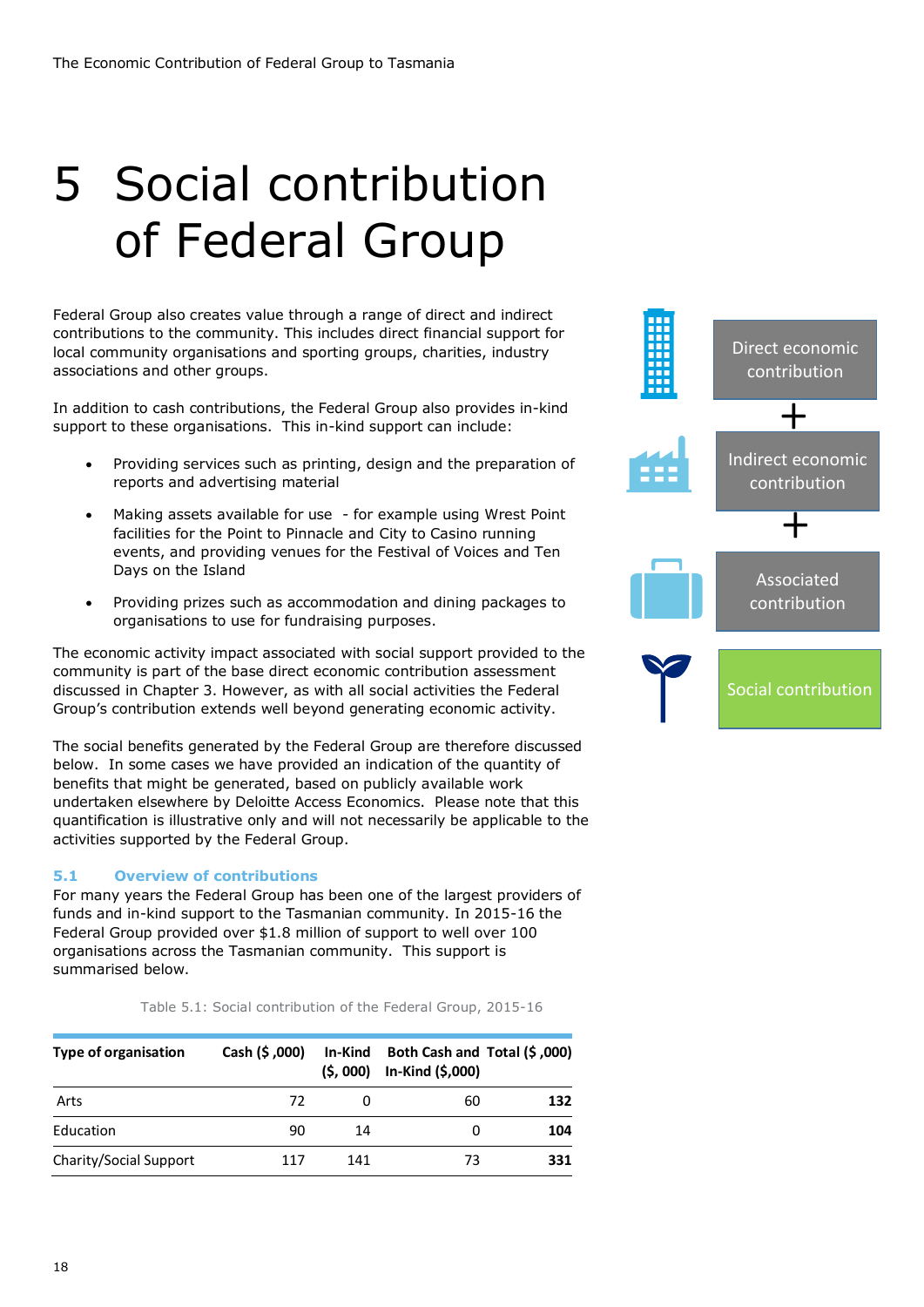|      |      |     | 1813                  |
|------|------|-----|-----------------------|
| 72.5 | 78.5 | 439 | 590                   |
| 69   | 249  | 66  | 384                   |
| 165  | 75   | 32  | 272                   |
|      |      |     | 670<br>585.5<br>557.5 |

Note: The other/unclassified category includes a range of smaller donations and support (<\$3,000) to arts, education, charity/social support, tourism and industry development and sporting organisations, as well as larger donations to entities that do not fit neatly into any of these categories.

In addition to the support provided by Federal Group to the Tasmanian community, the Farrell family Foundation provided an additional \$319,000 to Tasmanian and non-Tasmanian community groups in 2015-16. Please note that as this report focusses only on the activities of the Federal Group, these contributions are not reflected in the discussion below.

While some of the contributions provide a marketing and advertising benefit to Federal Group, a large proportion either provides no direct benefit, or has benefits to the Federal Group that are much less than the amount contributed.

### **5.2 Outcomes of contributions**

Although the Federal Group provided \$1.8m in contributions to the community, the actual impact on community will be much greater than this. While it is beyond the scope of this report to quantify these benefits, the benefits include:

- Greater social interaction and cohesion
- Substantially improved quality of life, particularly via the activities of the Federal Group's charity and social partners
- Increased educational and employment opportunities
- Development of the Tasmanian business community, through funding of a range of industry associations
- Promotion of Tasmania as a tourist destination.

In-kind contributions provide community organisations with a platform to raise revenue and boost their profile. As an example, the Variety children's charity estimated that cash and in-kind contributions from Federal Group of \$108,000 in 2014-15 enabled it to generate revenue of \$290,990.

Some of these benefits are discussed below.

#### **5.3 Sporting assistance**

The Federal Group provided more than \$384,000 in support to a range of sporting organisations and activities in 2015-16. Recipients included relatively high profile entities such as AFL Tasmania as well as a number of much smaller organisations. Many recipients were football clubs.

In terms of the benefits of such assistance, and while research is clear that sport is not a magic bullet to 'cure all' social ills, participation in and through sport can help processes of belonging, trust and inclusion; and if managed correctly, sport can be an excellent medium for encouraging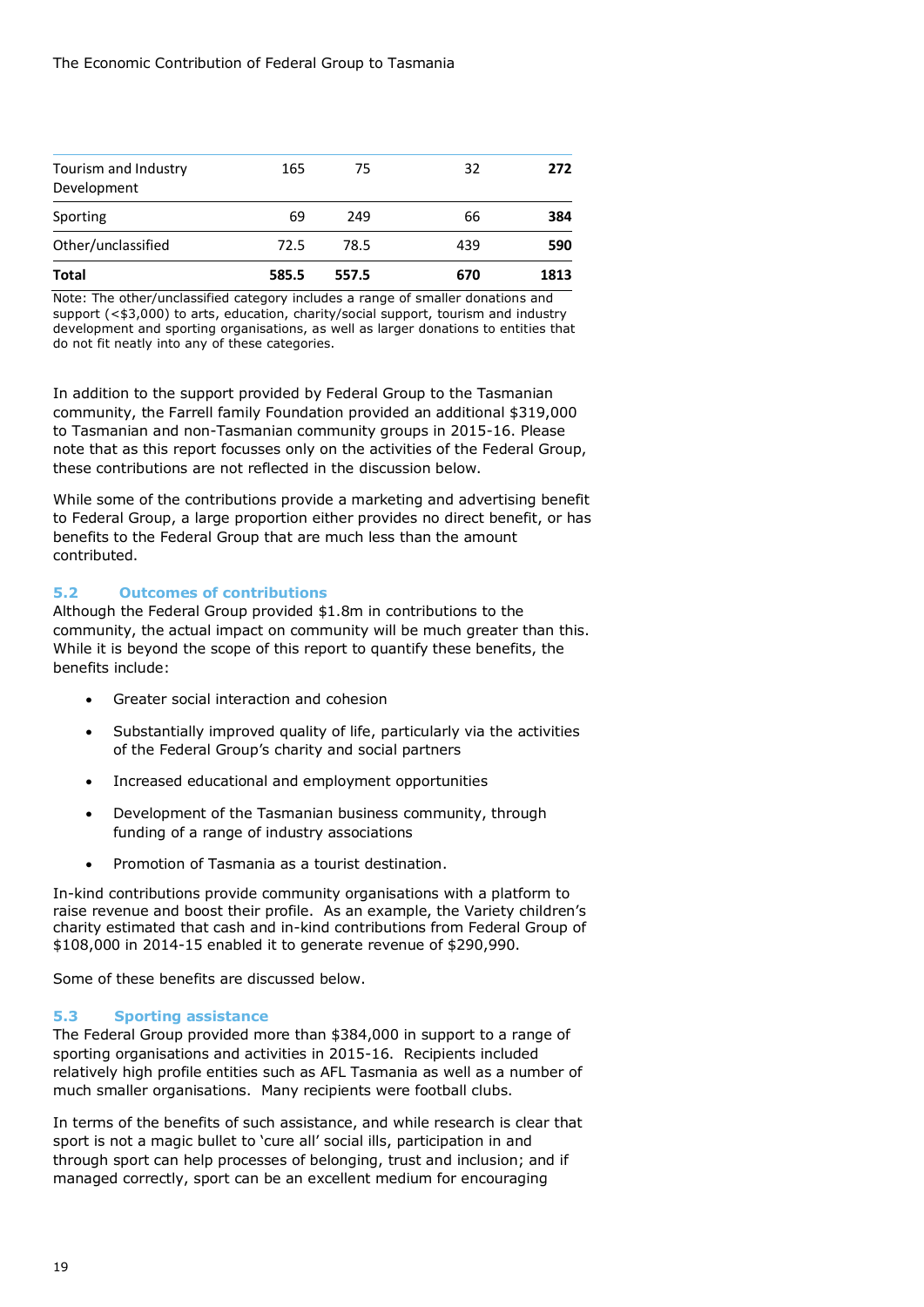awareness and valuable public debate on wider social issues (Oliver, 2014).<sup>6</sup>

For example, a study of community football clubs in Victoria identified that the return on value of community football clubs included increased social connectedness, community wellbeing, and personal mental and physical wellbeing of participants (La Trobe University, 2014). In addition, it identified employment outcomes, personal development, and civic pride in the community. The social return on investment was estimated to be \$4.40 return for every \$1 spent to run a club.

If replicated in Tasmania, this would suggest Federal Group's contribution to sporting organisations would have benefits in the range of \$1.5 to \$2 million per annum.

#### **5.4 Tourism and industry development**

The Federal Group is a significant contributor to a range of industry associations such as the Tasmanian Tourism Industry Council, Tasmanian Hospitality Association, Tasmanian Chamber of Commerce and Industry and the Property Council of Australia.

The contribution of the Federal Group to broader Tasmanian tourism is discussed in section [4.](#page-14-1)

#### **5.5 Arts and Festivals**

The Federal Group contributed more than \$132,000 to the Tasmanian arts community in 2015-16. Much of this support was in the form of smaller cash donations to local community organisations. For example, the Bay of Fires Art Prize, Tasmanian Theatre Awards, Glamorgan-Spring Bay Art, Junctions Arts Festival, Kickstart Arts and Artist in Residence Program each received cash grants of \$3000 to \$6000.

The Federal Group also supports some of the larger art events and festivals, including the Glover Prize (Federal Group is the principal supporter and has been since the beginning of the prize), Ten Days on the Island, the Festival of Voices and the Unconformity Festival.

The role of creative industries in supporting economic growth is recognised in the Commonwealth Government's paper *Creative Industries, a Strategy for 21st Century Australia*. The strategy notes the significant contribution of Australia's creative industries and states that "achieving a competitive creative industries sector is vital to Australia's prosperity" (Commonwealth Government, 2011).

From a Tasmanian perspective, in 2011 there were 5,796 Tasmanians who worked in a cultural industry for their main occupation (ABS Cat No. 6273.0, Employment in Culture, Australia, 2013). By way of comparison, this is more than the number of Tasmanians employed in 'electricity, gas, water and waste services', or 'administrative and support services' industries.

Importantly, improved sustainability of Tasmania's creative industries, including through greater employment opportunities, is likely to help stem the loss of Tasmanian residents and indeed promote migration to Tasmania, by those who work or would seek to work in these industries and more

-

<sup>6</sup> as noted in *The Power of Sport – Building Social Bridges and Breaking Down Social Barriers*, Paul Oliver, Curtin University September 2014.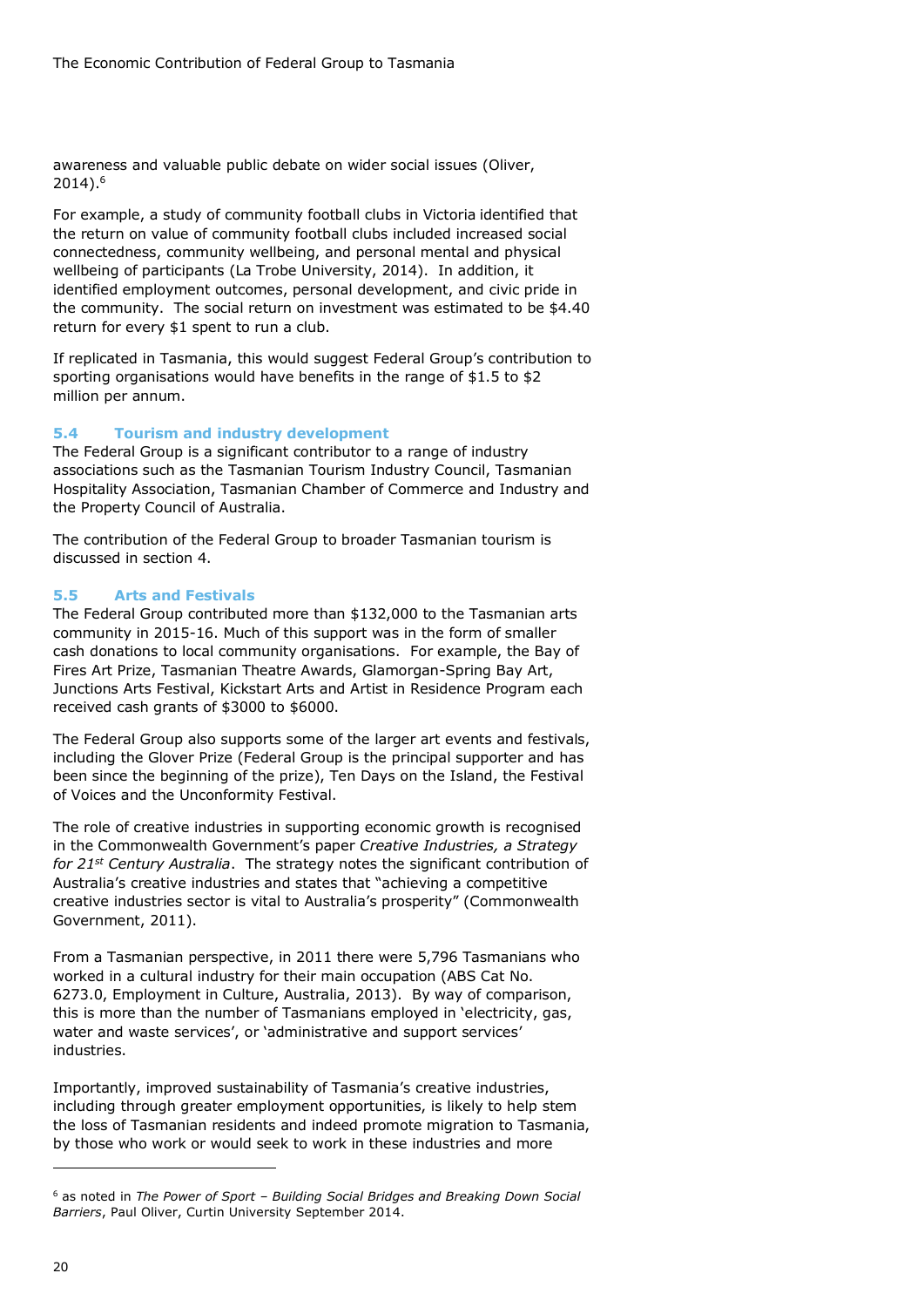broadly by those who wish to be exposed to these offerings. Indeed flourishing creative industries are also posited to attract a 'creative class' of highly-educated and well paid professionals across a range of industries (Florida, 2002).

#### **5.6 Charity and social support**

The Federal Group contributes to a range of charities and social programs across the State. This support exceeded \$331,000 in 2015-16. Variety Tasmania is the largest recipient of support (see case study below) along with a large number of other charities including:

- NILS which provides interest free loans to individuals or families on low incomes
- Carers Tasmania, which supports the health, wellbeing, resilience and financial security of carers
- The Cancer Council
- Brave Foundation, which supports those experience teenage pregnancy and parenting.
- Mosaic, a disability support provider
- The Make-a-wish foundation, which grants wishes to children battling life-threatening illnesses
- Possability, which assists Tasmanians with a disability
- The Heart Foundation
- Save the Children
- The Perry Cross Foundation, which supports spinal research.

The benefits and positive outcomes provided by these charities are numerous and generally lead to substantially improved quality of life for those supported, with benefits including:

- Improving independence and reducing social isolation
- Building physical, social and intellectual skills
- Changes in quality of life through employment
- Avoidance of facility-based care
- Release of pressure on carers
- Reduced reliance on government services and financial support
- Increased workforce participation and productivity.

Although the value of these benefits is difficult to estimate, they are tangible and can in some cases be measured. For example, a recent Deloitte Access Economics study noted that informal carers provided an estimated 1.9 billion hours of care in 2015. If all hours of informal care provided in 2015 were replaced with services purchased from formal care providers, the replacement value of informal care would be \$60.3 billion (Deloitte Access Economics, 2015). This highlights the importance of the support provided to families and other carers of socially, mentally and physically disadvantaged provided by charities such as Carers Tasmania.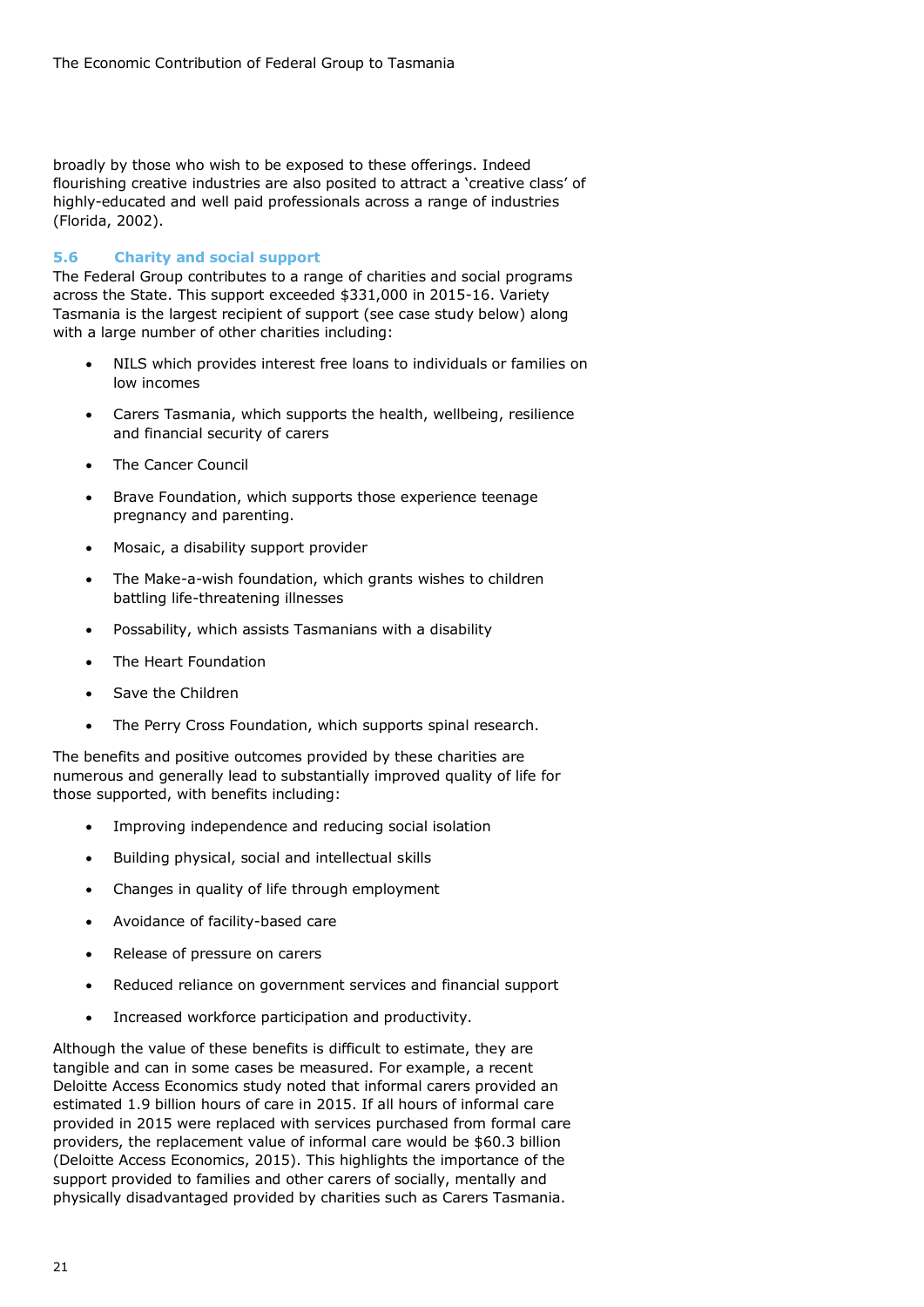### **5.7 Education**

In 2015-16 the Federal Group provided more than \$104,000 to educational organisations. Recipients included the University of Tasmania, the Beacon Foundation (which supports (typically disadvantaged) young people's transition from education to employment) and the 24 carrot school gardens program

The benefits of investing in education are well documented. For example, previous work by Deloitte Access Economics has identified that the economic benefits of programs that prevent early school leaving are around \$12 for every \$1 invested. In addition better health, increased life satisfaction and a reduced propensity to commit crime have also been identified.

#### **5.8 Other assistance**

The Federal Group is the principal sponsor of Crime Stoppers Tasmania and this has been the case since Crime Stoppers was established in Tasmanian 20 years ago.

Federal Group senior management are strongly encouraged to take a leading role in the community. Most are on the Board of at least one community organisation, and several members are on multiple entities.

A case study of the Federal Group's assistance to Variety, the children's charity is provided overleaf as an example of the importance of the Federal Group's work.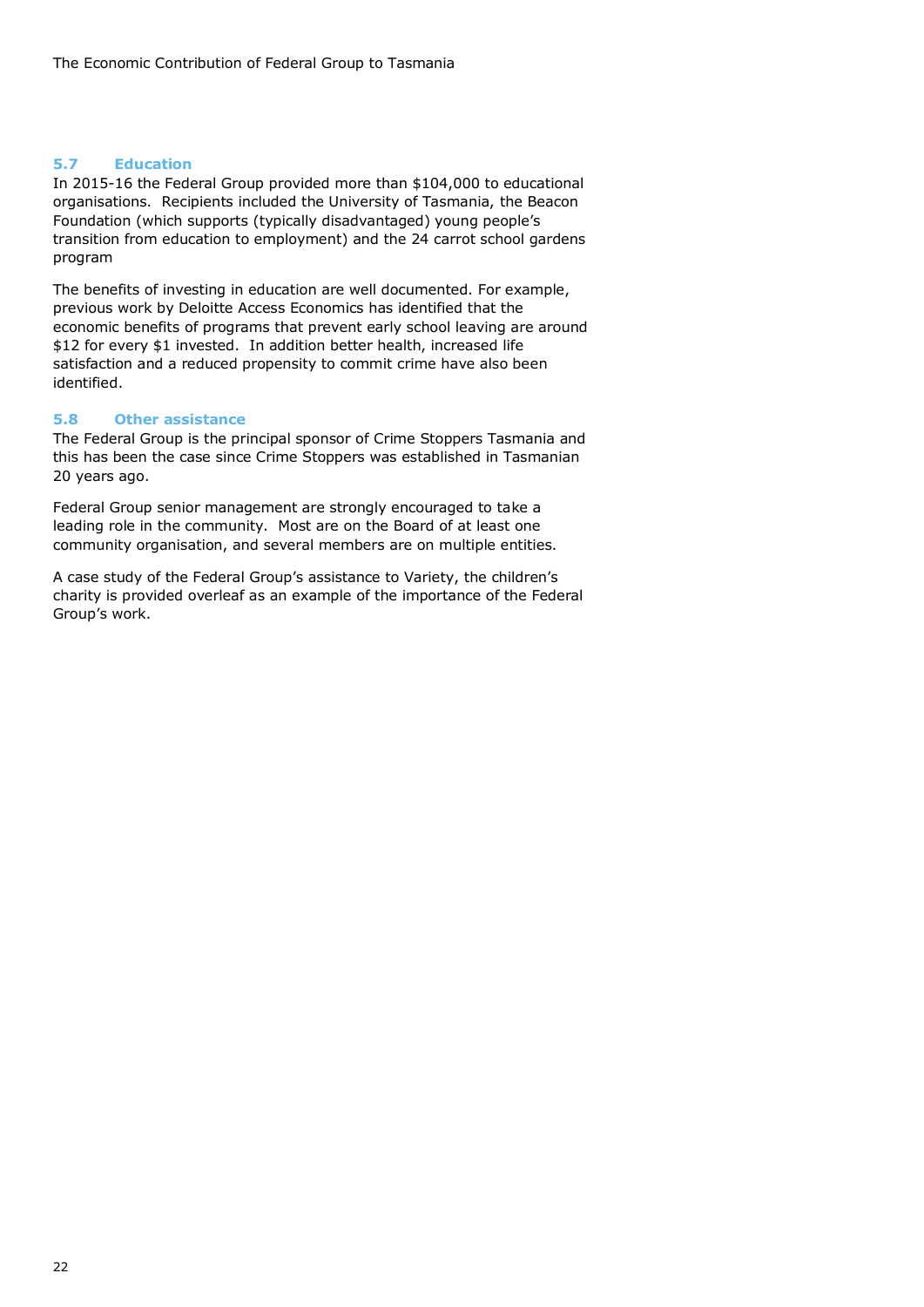

One of the many entities supported by the Federal Group is Variety, the children's charity. Variety supports children growing up with disability, serious illness or disadvantage.

Key outcomes from Variety's work include:

- Substantial improvements in quality of life for children, including greater mobility, educational opportunities and improved health outcomes
- Reducing the financial burden for families with affected children
- An easing of the burden on carers

Variety typically supports those children and families with the most acute needs and for whom other avenues of support are not available.

The Federal Group, along with the Farrell family, has supported Variety since it was established in 1990. It is by far the largest single supporter of Variety in Tasmania. In recognition of "*the commitment, contribution and generosity both in sponsorship and spirit*" Variety presented the Chairman's Citation to the Farrell family at the Variety Australia National Convention in Sydney in 2014. The Federal Group is Variety Tasmania's only designated Platinum Sponsor.

In the 2015-16 financial year the Federal Group provided \$73,000 in cash and \$43,000 in in-kind support to Variety. The Farrell family also separately provided additional support. This assists Variety in two key ways.

Firstly, the cash support directly provides around 15% of Variety's cash income. This offsets Variety's operational costs and contributes directly to its Grants Program. It enables Variety to deliver the equipment grants that are fundamental to Tasmanian children in need.

The in-kind support both assists Variety to reduce its own expenses, but more importantly, provides world class facilities to generate additional income. Some examples of the type and impact of in-kind support include the following:

- The Federal Group hosts the annual Chairman's luncheon at the Henry Jones hotel. This is one of Variety's top revenue raising events.
- The Federal Group provides professional design services to complete graphic design, preparation and printing of Annual Review, receipt books, invitations marketing, envelopes, road signs and gift cards
- Wrest Point hosts Variety's Monster Book Fair which has quickly grown to be the largest book fair in Tasmania, and which attracted approximately 3,000 visitors in 2015.

Net event revenue from functions supported by the Federal Group from November 2014 to October 2015 was \$290,990, representing over half of Variety's total income. In addition, the Federal Group's support provides unquantifiable and intangible benefits including social outcomes, volunteer time, brand engagement and marketing.

Importantly, the fact that Federal Group assistance is long-standing and ongoing allows Variety to plan and budget with confidence and helps to avoid the financial viability and sustainability issues that face other small charities.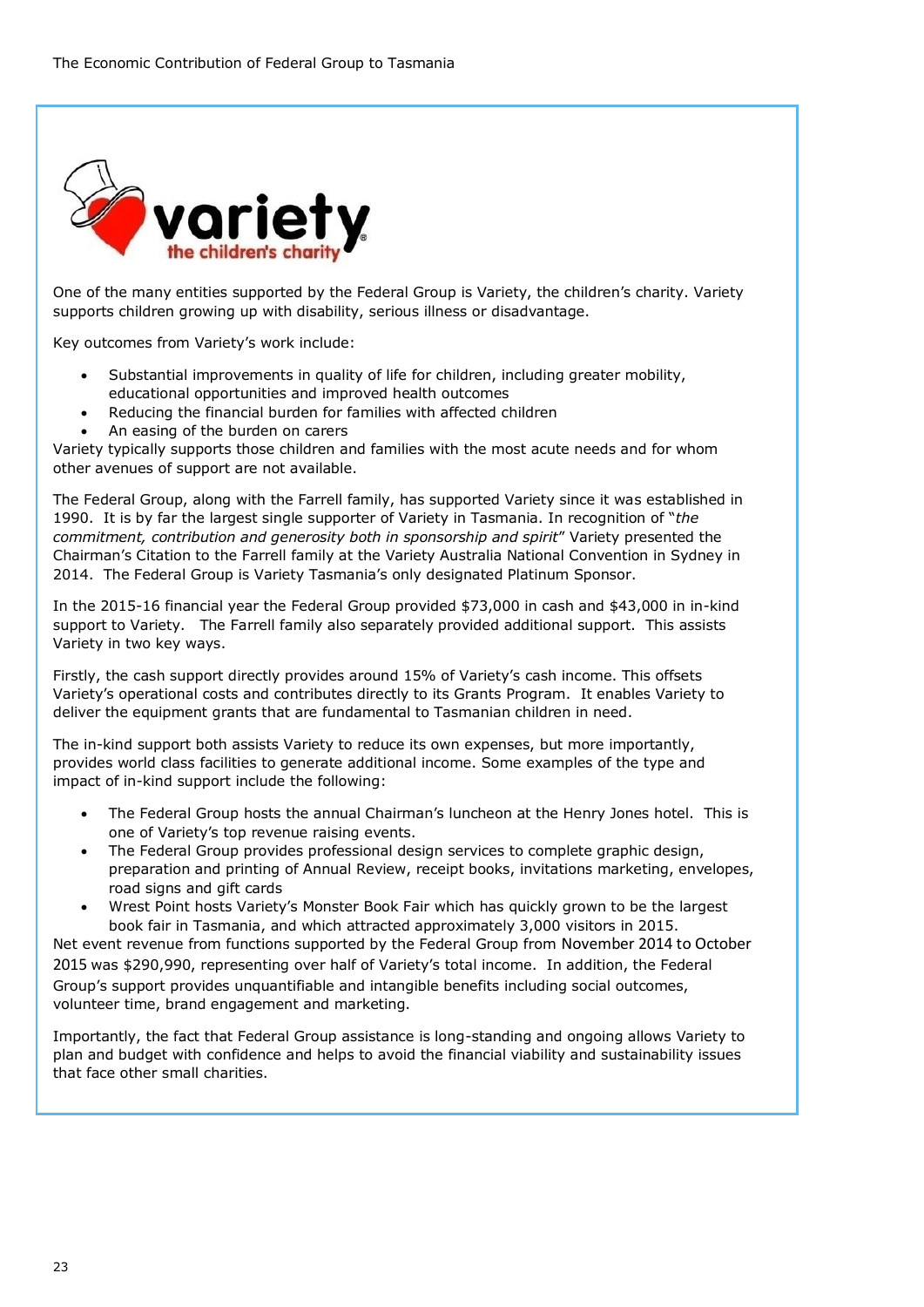### References

- Deloitte Access Economics (2012), The socio-economic benefits of investing in the prevention of early school leaving, 2012, available at [http://handsonlearning.org.au/DAE\\_investing\\_in\\_preventing\\_ESL\\_via](http://handsonlearning.org.au/DAE_investing_in_preventing_ESL_via_HOL_September_2012.pdf) HOL September 2012.pdf. Work undertaken for the Hands on Learning organisation.
- Deloitte Access Economics (2013), Economic impact of tourism marketing expenditure in Tasmania. Available at [http://www.tict.com.au/\\_literature\\_126708/Economic\\_Impact\\_of\\_To](http://www.tict.com.au/_literature_126708/Economic_Impact_of_Tourism_Marketing_Expenditure_in_Tasmania) [urism\\_Marketing\\_Expenditure\\_in\\_Tasmania](http://www.tict.com.au/_literature_126708/Economic_Impact_of_Tourism_Marketing_Expenditure_in_Tasmania)
- Deloitte Access Economics (2015), The Economic value of informal care in Australia in 2015. Available at [http://www.carersaustralia.com.au/storage/Access%20Economics%2](http://www.carersaustralia.com.au/storage/Access%20Economics%20Report.pdf) [0Report.pdf](http://www.carersaustralia.com.au/storage/Access%20Economics%20Report.pdf)
- Deloitte Access Economics (2016), Tourism and Hotel Market Outlook 2016
- Federal Group (2016), The Story of The Federal Group, Available at: <http://www.federalgroup.com.au/about-us/#timeline>
- Florida R (2002), The Rise of the Creative Class, New York: Basic Books.
- Latrobe University Centre for Sport and Social Impact (2014), as reported on [https://www.clearinghouseforsport.gov.au/knowledge\\_base/organise](https://www.clearinghouseforsport.gov.au/knowledge_base/organised_sport/value_of_sport/sport_for_community_development) [d\\_sport/value\\_of\\_sport/sport\\_for\\_community\\_development](https://www.clearinghouseforsport.gov.au/knowledge_base/organised_sport/value_of_sport/sport_for_community_development)
- Oliver, P (2014) The Power of Sport Building Social Bridges and Breaking Down Social Barriers, Curtin University September 2014.
- Tourism Research Australia (TRA) (2016), TRA Online data, http://tra.gov.au/tra-online.html
- Tourism Tasmania (2015), Tourism Info Monitor Insights from the October to December 2014 survey period
- Tourism Tasmania (2016), Tasmanian Visitor Survey, http://www.tourismtasmania.com.au/research/tvs
- Tasmanian Department of Treasury and Finance (2016), 2015-16 Tasmanian Budget, [https://www.treasury.tas.gov.au/domino/dtf/dtf.nsf/LookupFiles/201](https://www.treasury.tas.gov.au/domino/dtf/dtf.nsf/LookupFiles/2015-16-Budget-Paper-No-1.pdf/$file/2015-16-Budget-Paper-No-1.pdf) [5-16-Budget-Paper-No-1.pdf/\\$file/2015-16-Budget-Paper-No-1.pdf](https://www.treasury.tas.gov.au/domino/dtf/dtf.nsf/LookupFiles/2015-16-Budget-Paper-No-1.pdf/$file/2015-16-Budget-Paper-No-1.pdf)
- Tasmanian Government (2015), The Tasmanian Visitor Economy Strategy 2015-2020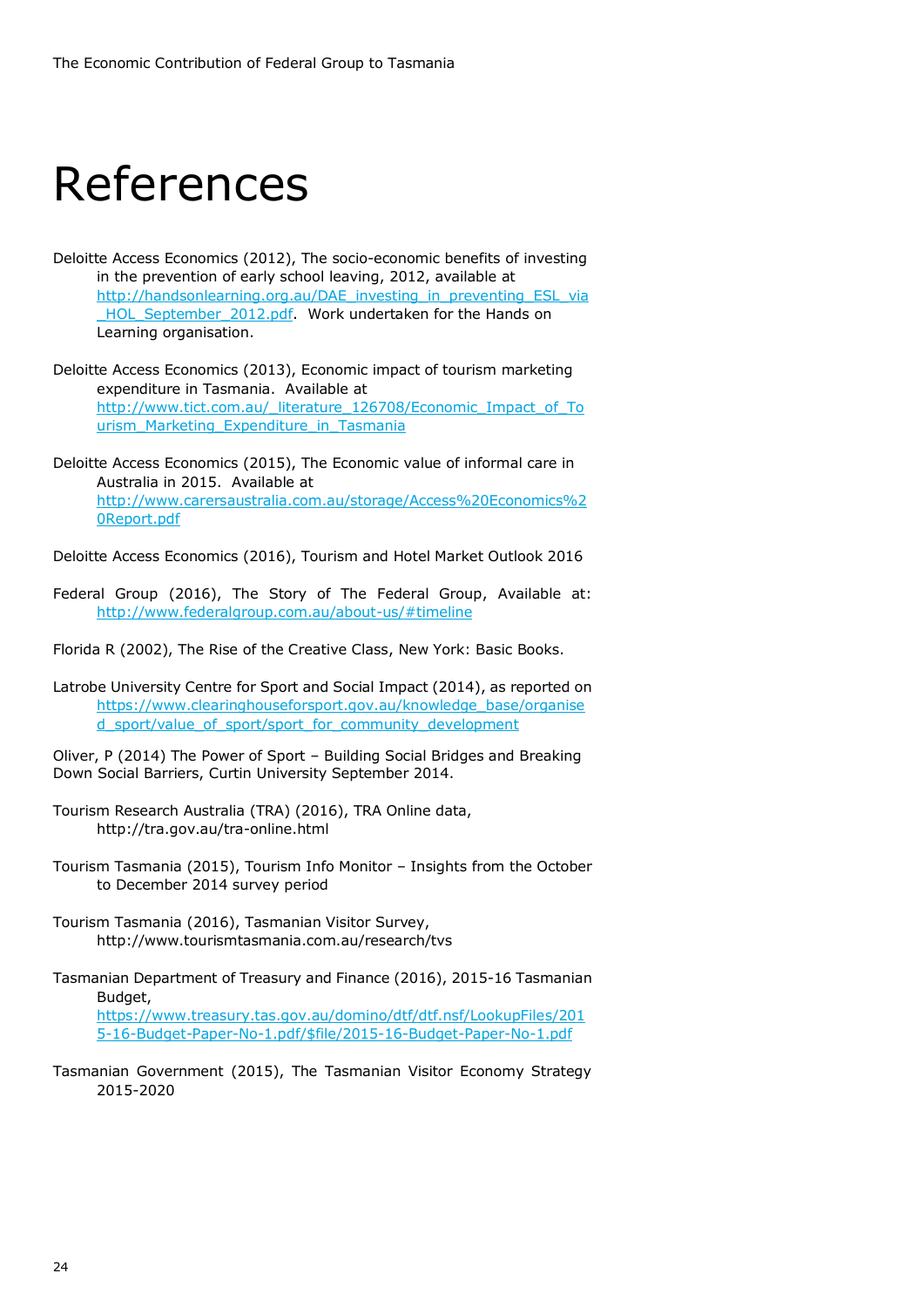### Appendix A: Economic Contribution modelling framework

Economic contribution studies are intended to quantify measures such as value added, exports, imports and employment associated with a given industry or firm, in a historical reference year. The economic contribution is a measure of the value of production by a firm or industry.

All direct, indirect and total contributions are reported as gross operating surplus (GOS), labour income, value added and employment (with these terms defined in [0\)](#page-25-0).

<span id="page-25-0"></span>Definitions of economic contribution estimates

| <b>Estimate</b>                   | <b>Definition</b>                                                                                                                                                                                                                                                                                                                                                                                                                       |
|-----------------------------------|-----------------------------------------------------------------------------------------------------------------------------------------------------------------------------------------------------------------------------------------------------------------------------------------------------------------------------------------------------------------------------------------------------------------------------------------|
| Gross operating surplus<br>(GOS)  | GOS represents the value of income generated by the<br>entity's direct capital inputs, generally measured as the<br>earnings before interest, tax, depreciation, and<br>amortisation (EBITDA).                                                                                                                                                                                                                                          |
| Labour income                     | Labour income is a subcomponent of value add. It<br>represents the value of output generated by the entity's<br>direct labour inputs, as measured by the income to labour.                                                                                                                                                                                                                                                              |
| Value added                       | Value added measures the value of output (i.e. goods and<br>services) generated by the entity's factors of production<br>(i.e. labour and capital) as measured in the income to<br>those factors of production. The sum of value added<br>across all entities in the economy equals gross domestic<br>product. Given the relationship to GDP, the value added<br>measure can be thought of as the increased contribution to<br>welfare. |
| Employment (FTE)                  | Employment is a fundamentally different measure of<br>activity to those above. It measures the number of<br>workers (measured in full-time equivalent terms) that are<br>employed by the entity, rather than the value of the<br>workers' output.                                                                                                                                                                                       |
| Direct economic<br>contribution   | The direct economic contribution is a representation of the<br>flow from labour and capital committed in the economic<br>activity.                                                                                                                                                                                                                                                                                                      |
| Indirect economic<br>contribution | The indirect contribution is a measure of the demand for<br>goods and services produced in other sectors as a result of<br>demand generated by economic activity.                                                                                                                                                                                                                                                                       |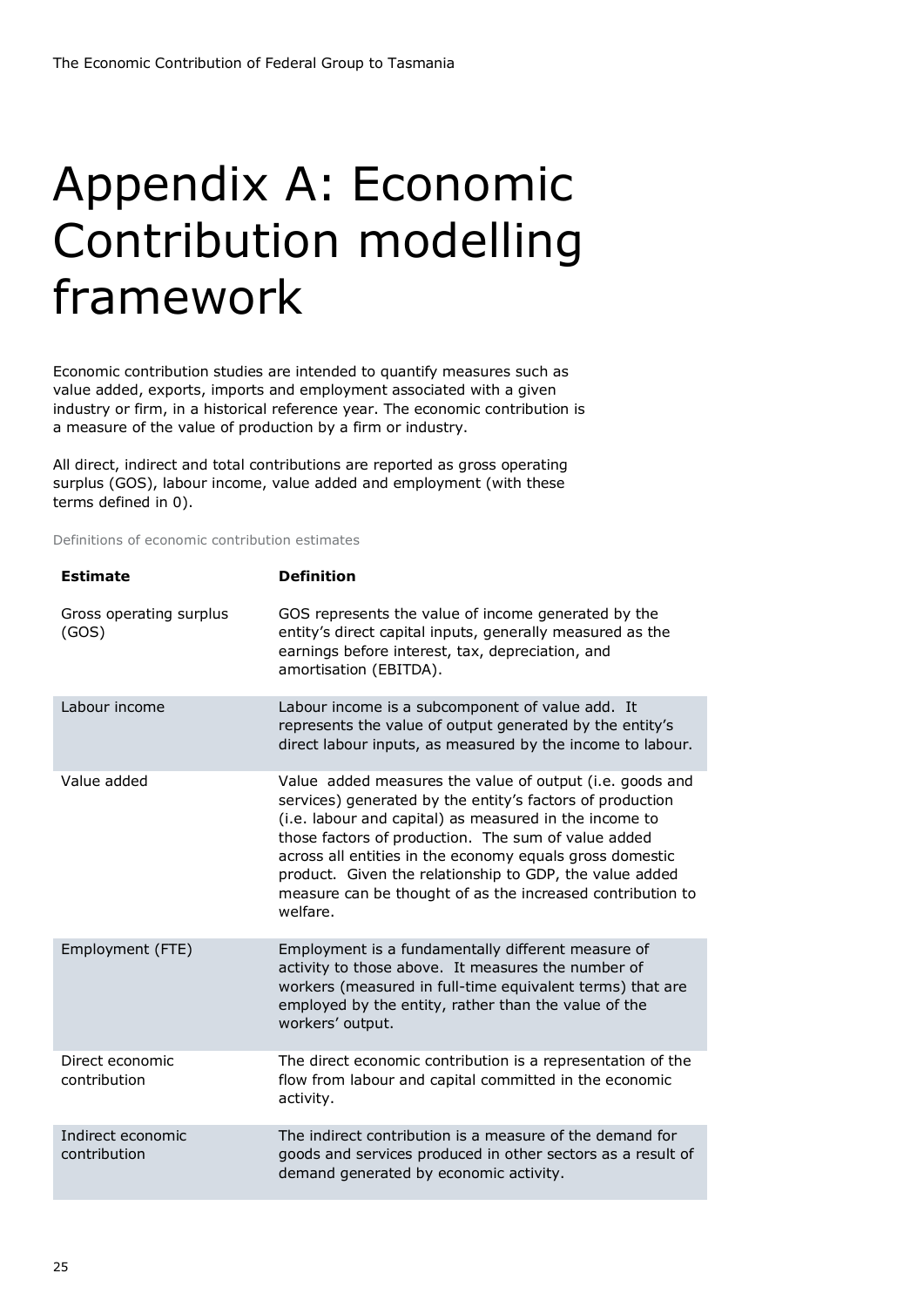| Total economic contribution | The total economic contribution to the economy is the sum |
|-----------------------------|-----------------------------------------------------------|
|                             | of the direct and indirect economic contributions.        |

Source: Deloitte Access Economics (2016)

#### **Value added**

The measures of economic activity provided by this contribution study are consistent with those provided by the Australian Bureau of Statistics. For example, value added is the contribution the sector makes to total factor income and gross domestic product (GDP).

There are a number of ways to measure GDP, including:

- expenditure approach measures expenditure: of households, on investment, government and net exports; and
- income approach measures the income in an economy by measuring the payments of wages and profits to workers and owners.

Below is a discussion measuring the value added by an industry using the income approach.

**Measuring the economic contribution – income approach** There are several commonly used measures of economic activity, each of which describes a different aspect of an industry's economic contribution:

 Value added measures the value of output (i.e. goods and services) generated by the entity's factors of production (i.e. labour and capital) as measured in the income to those factors of production. The sum of value added across all entities in the economy equals gross domestic product. Given the relationship to GDP, the value added measure can be thought of as the increased contribution to welfare.

Value added is the sum of:

- Gross operating surplus (GOS) represents the value of income generated by the entity's capital inputs, generally measured as the earnings before interest, tax, depreciation and amortisation (EBITDA).
- Tax on production less subsidy provided for production. Note: given the manner in which returns to capital before tax are calculated, company tax is not included or this would double-count that tax. In addition it excludes goods and services tax, which is a tax on consumption (i.e. levied on households).
- Labour income is a subcomponent of value added. It represents the value of output generated by the entity's direct labour inputs, as measured by the income to labour.

Figure i shows the accounting framework used to evaluate economic activity, along with the components that make up output. Output is the sum of value added and the value of intermediate inputs used by the firm.

The value of intermediate inputs can also be calculated directly by summing up expenses related to non-primary factor inputs.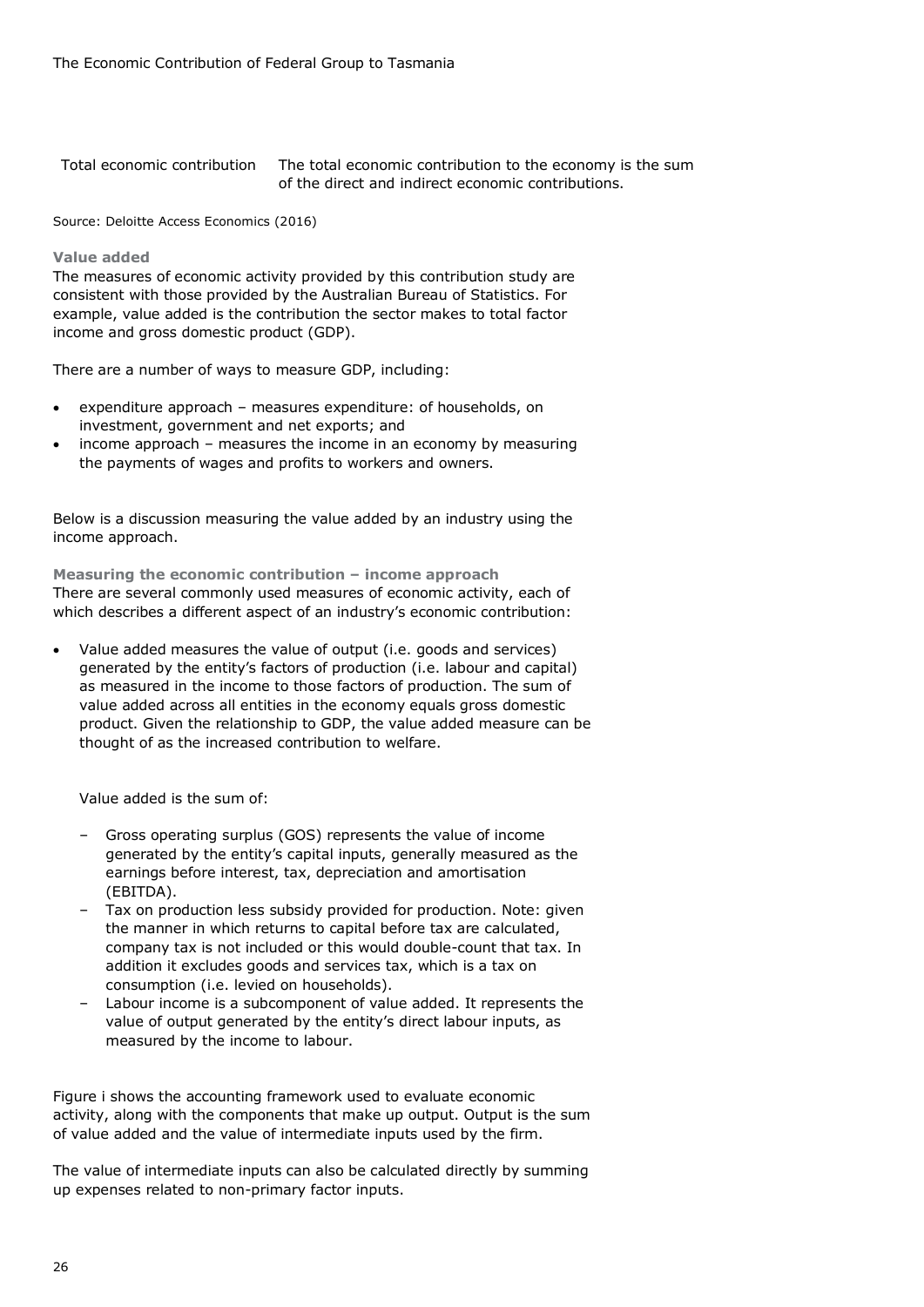Figure i: Economic activity accounting framework



#### Source: Deloitte Access Economics.

Contribution studies generally outline employment generated by a sector. Employment is a fundamentally different measure of activity to those above. It measures the number of workers that are employed by the entity, rather than the value of the workers' output.

#### **Direct and indirect contributions**

The **direct** economic contribution is a representation of the flow from labour and capital in the company.

The **indirect** contribution is a measure of the demand for goods and services produced in other sectors as a result of demand generated by the direct economic activity of Federal Group. Estimation of the indirect economic contribution is undertaken in an input-output (IO) framework using Australian Bureau of Statistics IO tables which report the inputs and outputs of specific sectors of the economy (ABS 2013).

The total economic contribution to the economy is the sum of the direct and indirect economic contributions.

Other measures, such as total revenue or total exports are useful measures of economic activity, but these measures alone cannot account for the contribution made to GDP. Such measures overstate the contribution to value added because they include activity by external firms supplying inputs. In addition, they do not discount the inputs supplied from outside Australia.

#### **Limitations of economic contribution studies**

While describing the geographic origin of production inputs may be a guide to a firm's linkages with the local economy, it should be recognised that these are the type of normal industry linkages that characterise all economic activities.

Unless there is unused capacity in the economy (such as unemployed labour) there may not be a strong relationship between a firm's economic contribution as measured by value added (or other static aggregates) and the welfare or living standard of the community. The use of labour and capital by demand created from the industry comes at an opportunity cost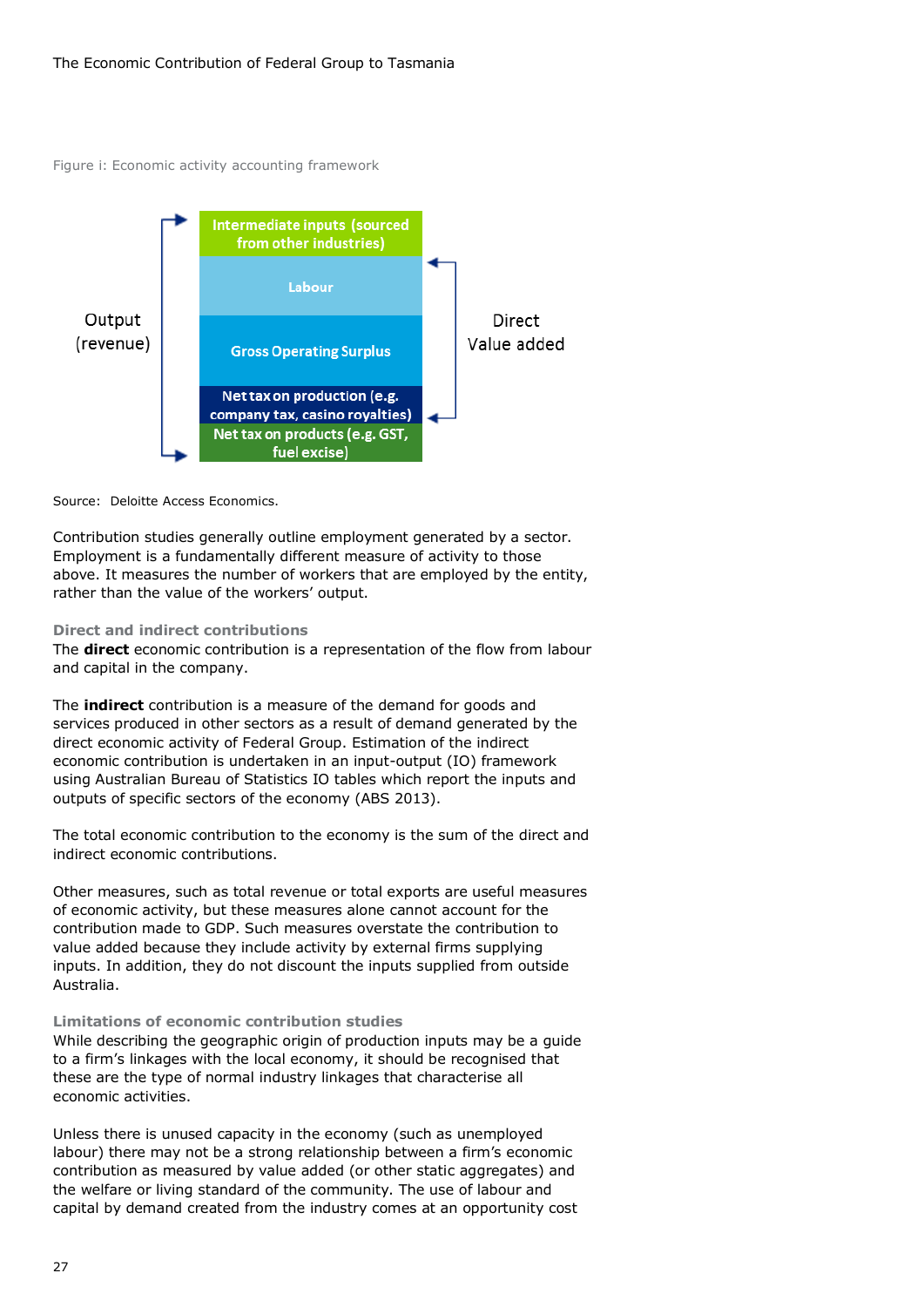as it may reduce the amount of resources available to spend on other economic activities. This is not to say that the economic contribution, including employment, is not important. As stated by the Productivity Commission in the context of Australia's gambling industries<sup>7</sup>:

> Value added trade and job creation arguments need to be considered in the context of the economy as a whole … income from trade uses real resources, which could have been employed to generate benefits elsewhere. These arguments do not mean that jobs, trade and activity are unimportant in an economy. To the contrary they are critical to people's well-being. However, any particular industry's contribution to these benefits is much smaller than might at first be thought, because substitute industries could produce similar, though not equal gains.

In a fundamental sense, economic contribution studies are simply historical accounting exercises. No 'what-if', or counterfactual inferences – such as 'what would happen to living standards if the firm disappeared?' – should be drawn from them.

The analysis – as discussed in the report – relies on a national IO table modelling framework and there are some limitations to this modelling framework. The analysis assumes that goods and services provided to the sector are produced by factors of production that are located completely within the state or region defined and that income flows do not leak to other states.

The IO framework and the derivation of the multipliers also assume that the relevant economic activity takes place within an unconstrained environment. That is, an increase in economic activity in one area of the economy does not increase prices and subsequently crowd out economic activity in another area of the economy. As a result, the modelled total and indirect contribution can be regarded as an upper-bound estimate of the contribution made by the supply of intermediate inputs.

Similarly the IO framework does not account for further flow-on benefits as captured in a more dynamic modelling environment like a Computerised General Equilibrium (CGE) model.

#### **Input-output analysis**

Input-output tables are required to account for the intermediate flows between sectors. These tables measure the direct economic activity of every sector in the economy at the national level. Importantly, these tables allow intermediate inputs to be further broken down by source. These detailed intermediate flows can be used to derive the total change in economic activity associated with a given direct change in activity for a given sector.

A widely used measure of the spill-over of activity from one sector to another is captured by the ratio of the total to direct change in economic activity. The resulting estimate is typically referred to as 'the multiplier'. A multiplier greater than one implies some indirect activity, with higher

-

<sup>7</sup> Productivity Commission (1999), *Australia's Gambling Industries*, Report No. 10, AusInfo, Canberra, (page 4.19).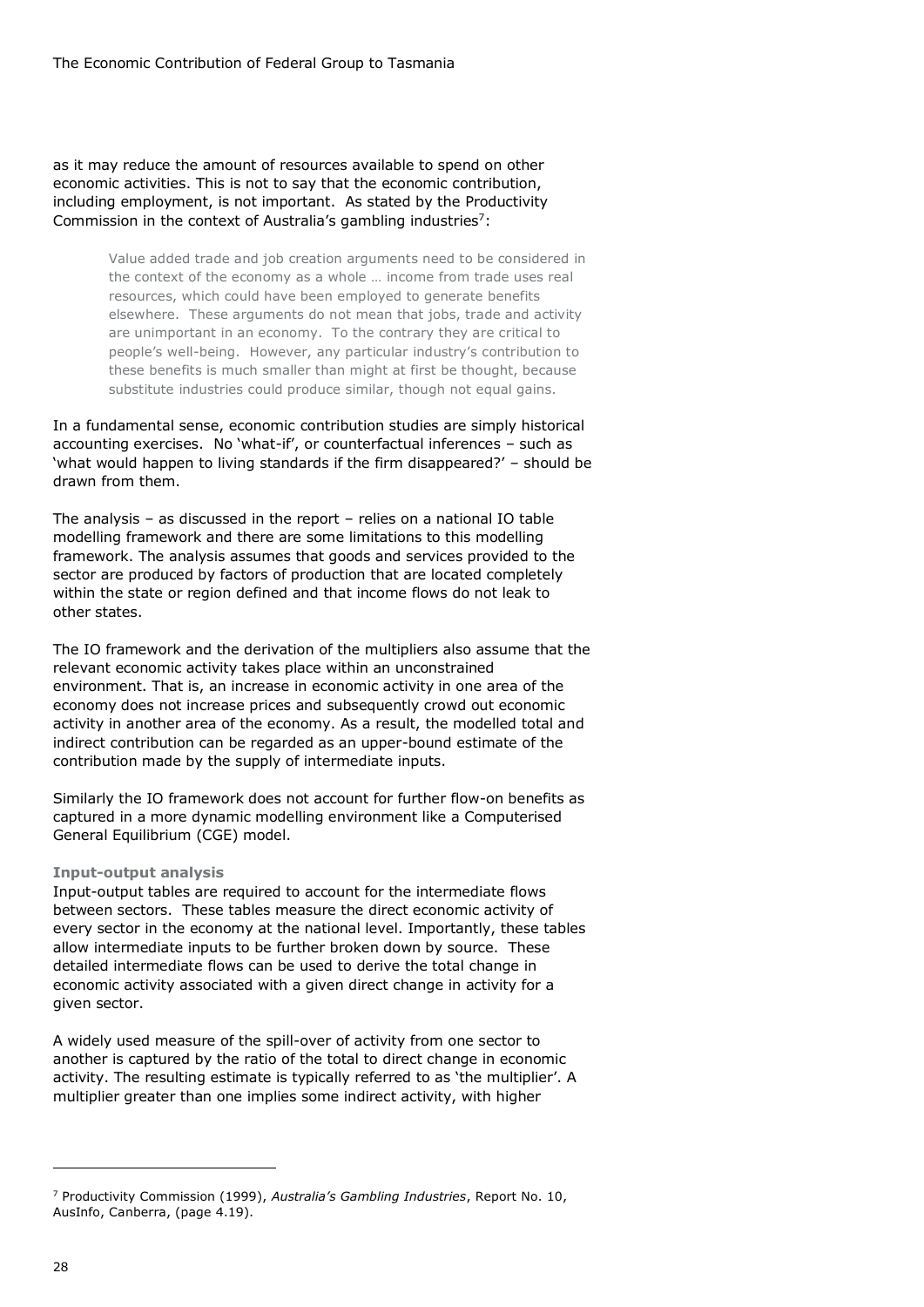multipliers indicating relatively larger indirect and total activity flowing from a given level of direct activity.

The IO matrix used for Australia is derived from the ABS 2012-13 IO tables (2013). The industry classification used for IO tables is based on the Australian and New Zealand Standard Industrial Classification (ANZSIC), with 114 sectors in the modelling framework.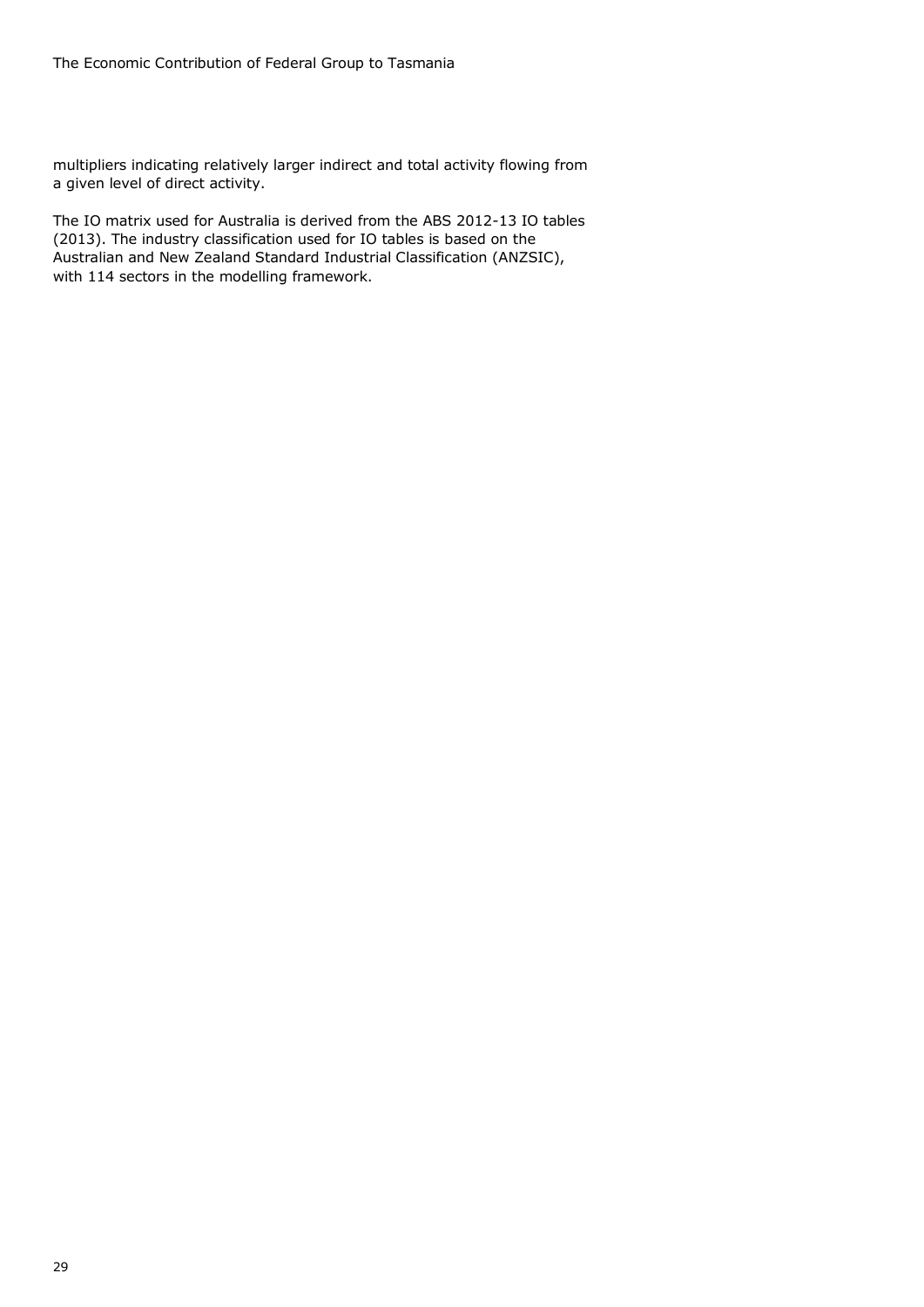### Limitation of our work

#### **General use restriction**

This report is prepared solely for the internal use of Federal Hotels Pty Ltd. This report is not intended to and should not be used or relied upon by anyone else and we accept no duty of care to any other person or entity. The report has been prepared for the purpose assisting the Federal Group in responding to a Parliamentary Committee inquiry into the gaming industry in Tasmania. You should not refer to or use our name or the advice for any other purpose